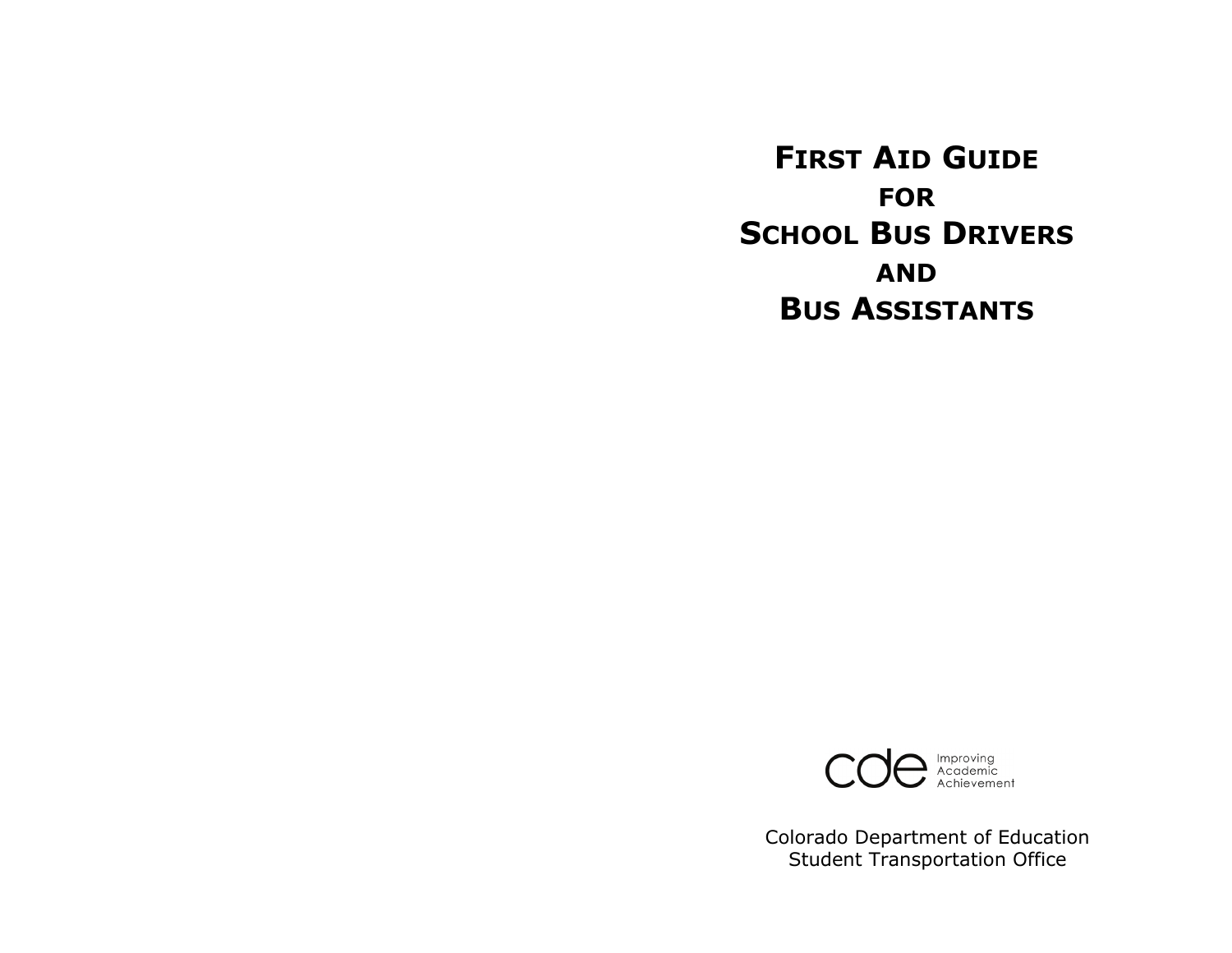# **ACKNOWLEDGEMENTS**

CSPTA Trainers Committee

Debra Kinemond, Committee Chair Cherry Creek School District 5

Kathy Swier, Committee Co-Chair Douglas County School District RE-1

Gayle Gettig, Elizabeth School District C-1

# **PUBLICATION HISTORY**

June 2010

# **Technical Review**

Kathleen Patrick RN, MA, NCSN CDE School Health Services

# **Layout, Design, and Research**

Greta Bleau CDE Senior Transportation Consultant

# **Special Thanks**

Debra Kinemond, Trainer Committee Chair Cherry Creek School District 5

# **Editing**

Jennifer Otey, CDE, Program Assistant

# **Notice to the ReaderDISCLAIMER**

The information and recommendations contained in this curriculum have been compiled from sources believed to be reliable; the Colorado Department of Education makes no guarantee as to, and assumes no responsibility for, the correctness, sufficiency, or completeness of such information or recommendations. Other or additional safety measures may be required under particular circumstances.

© copyrighted July 2010, revised February 2011

**Notes**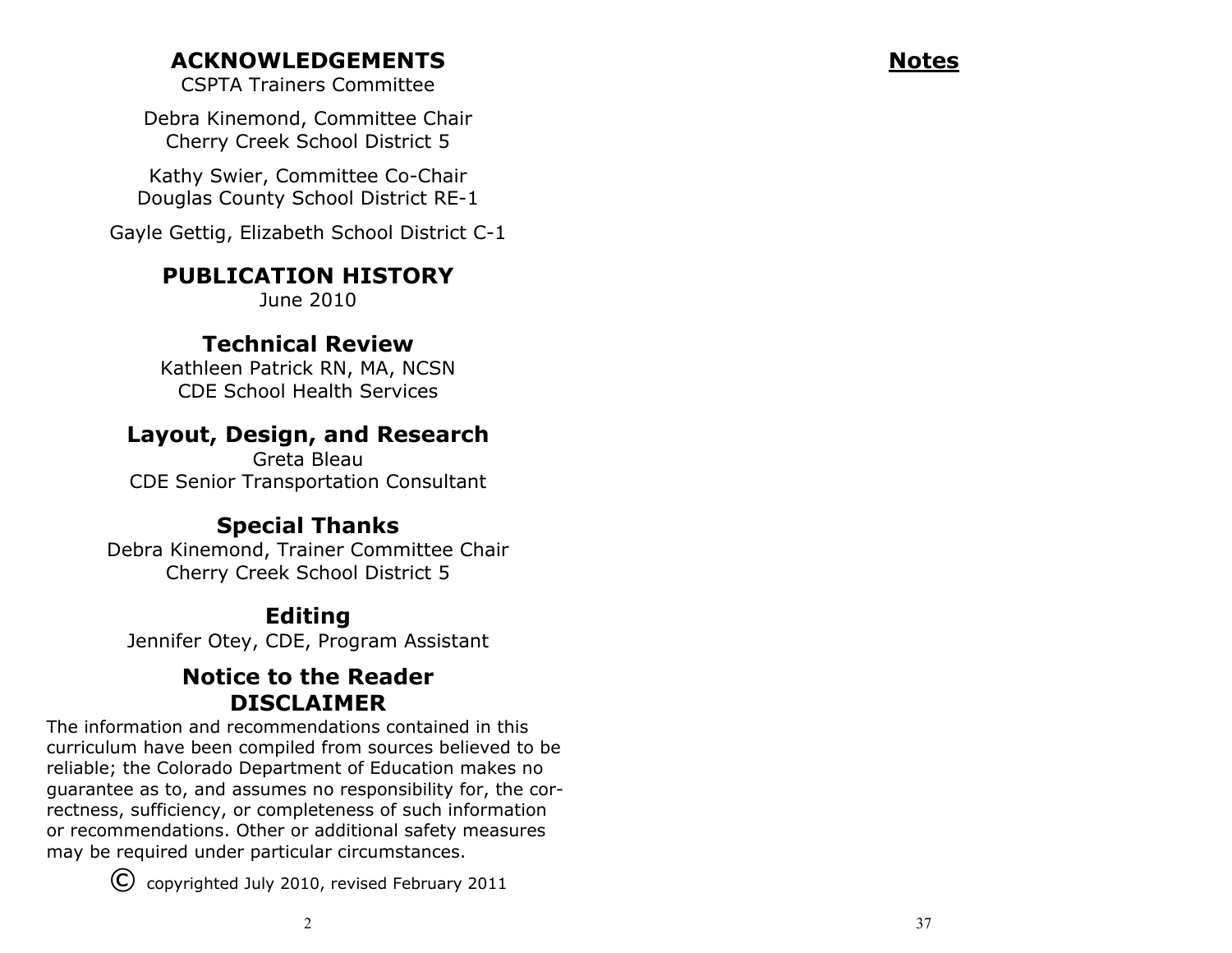### **FIRST AID and BODY FLUID KIT CONTENTS**

School buses are equipped with at least one First Aid kit and one Body Fluid Clean-up kit.

### **First Aid kit will contain:**

- Non-latex gloves
- Gauze pads.
- Roller bandages.
- Triangular bandages (slings).
- Space blankets.
- Blunt scissors.
- Tweezers.
- Adhesive tape.
- Adhesive bandages.

### **Body Fluid kit may contain:**

- Disposable gloves (add additional non-latex gloves).
- $\bullet$ Red Z or other absorbent material.
- Antiseptic wipes.
- Disinfectant solution.
- $\bullet$ Biohazard bag.
- $\bullet$ Paper towels.
- $\bullet$ Instructions.
- $\bullet$ Small plastic shovel and scraper.

# **NOTICE TO READER**

The information contained in this booklet is offered as a guideline only and is not meant to take the place of seeking medical attention or emergency services. The procedures in this book are based on the most current recommendations for responsible emergency care. However, it is the responsibility of the reader to obtain first aid training and keep abreast of current and updated information. Once you have determined that you need help, immediately contact dispatch or dial 911 for assistance. Always follow the directions given by the emergency medical services.

# **Colorado Department of Education TABLE OF CONTENTS**

| <b>First Aid Program</b>                   | Page 4  |  |
|--------------------------------------------|---------|--|
| <b>Good Samaritan Law</b>                  | Page 5  |  |
| <b>Steps for Survival</b>                  | page 5  |  |
| <b>Recognizing an Emergency</b>            | Page 6  |  |
| <b>Victim Assessment</b>                   | Page 7  |  |
| <b>Obtaining Consent</b>                   | Page 8  |  |
| <b>Standard (Universal) Precautions</b>    | Page 8  |  |
| <b>Cardiopulmonary Resuscitation (CPR)</b> | Page 9  |  |
| <b>Rescue Breathing</b>                    | Page 10 |  |
| <b>Accidents</b>                           | Page 10 |  |
| Injuries                                   | Page 11 |  |
| <b>Environmental/Heat/Cold Emergencies</b> | Page 11 |  |
| <b>Heat Cramps</b>                         | Page 12 |  |
| <b>Heat Exhaustion</b>                     | Page 12 |  |
| <b>Heat Stroke</b>                         | Page 13 |  |
| Hypothermia                                | Page 14 |  |
| Frostbite                                  | Page 15 |  |
| <b>Burns</b>                               | Page 15 |  |
| <b>Medical Emergencies</b>                 | Page 17 |  |
| <b>Allergic Reactions</b>                  | Page 17 |  |
| Asthma/Inhalers                            | Page 18 |  |
| <b>Bites</b>                               | Page 19 |  |
| Stings                                     | Page 20 |  |
| Bleeding                                   | Page 20 |  |
| <b>External Bleeding</b>                   | Page 21 |  |
| Minor Wounds                               | Page 21 |  |
| Major Wounds                               | Page 22 |  |
| <b>Puncture Wounds</b>                     | Page 22 |  |
| <b>Animal Bites</b>                        | Page 23 |  |
| <b>Internal Bleeding</b>                   | Page 23 |  |
| Closed Wounds                              | Page 24 |  |
| Choking                                    | Page 24 |  |
| <b>Abdominal Thrusts</b>                   | Page 24 |  |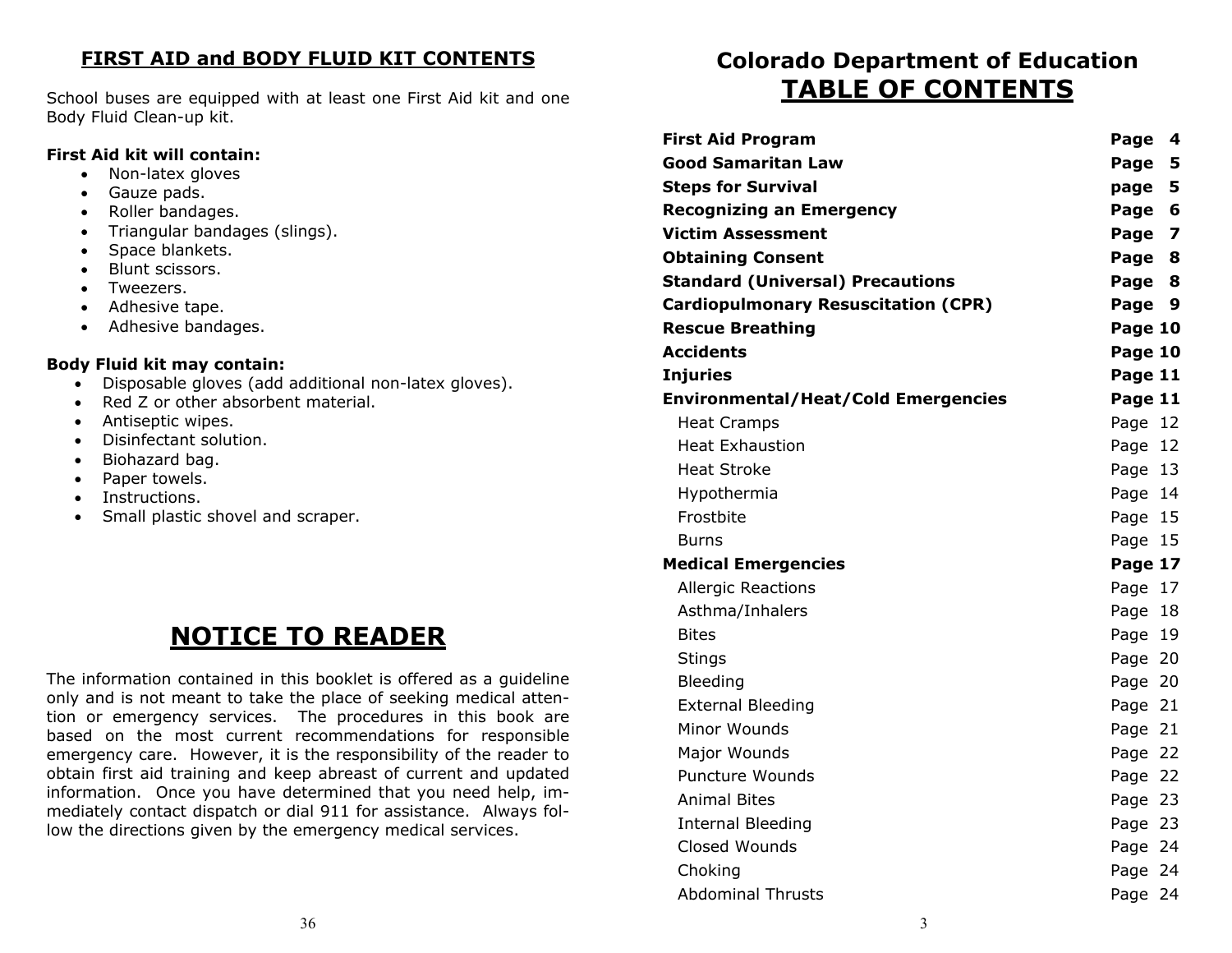| Dental Injuries                       | Page 25 |  |
|---------------------------------------|---------|--|
| <b>Diabetes</b>                       | Page 26 |  |
| Ear/Foreign Body                      | Page 26 |  |
| Eye Injuries                          | Page 27 |  |
| Head Injuries                         | Page 28 |  |
| Heart Attack                          | Page 29 |  |
| <b>Injured Persons Care</b>           | Page 29 |  |
| Neck and Spinal Cord Injuries         | Page 30 |  |
| Nose Injuries                         | Page 31 |  |
| Seizures                              | Page 31 |  |
| Shock                                 | Page 32 |  |
| Sprains, Fractures & Dislocations     | Page 32 |  |
| Immobilizing                          | Page 33 |  |
| <b>Stroke</b>                         | Page 34 |  |
| Vomiting                              | Page 35 |  |
| First Aid and Body Fluid Kit Contents | Page 36 |  |

# **FIRST AID PROGRAM**

This program contains useful information in the event of a medical emergency. Remember these general guidelines:

**Be Prepared.** Keep first aid supplies in a readily available location and take them with you when traveling and for other activities where injuries are likely.

**Be Calm.** Children will react to your anxiety, which can make the situation worse. Reassure your victim that you can help.

**Be Smart.** Remember that first aid is not a substitute for medical care. Call Emergency Medical Services (EMS) or dial 911 immediately for any serious injury.

# **VOMITING**

Children will vomit for a variety of reasons: intestinal virus, running or spinning too fast, excitement, or motion sickness.

**Note:** Vomiting would be considered more serious should the following occur:

- Following a head injury.
- Vomit that is green or yellow-green fluid.
- Severe stomach pain.
- Vomit resembles coffee grounds.
- Vomiting blood.

### **Care for motion sickness:**

- Sit facing forward; do not ride facing backward.
- Look outside the window at scenery in the distance.
- Sit in the middle of the bus where there is the least amount of movement.
- Get off the bus during stops to walk around and get fresh air.
- Provide the child with a plastic bag and instruct them how to use it should they need to vomit.
- After the episode the child will require little care except for cleaning hands and face and rinsing their mouth. Clean soiled clothing if necessary.

### **How to Clean Up:**

- Use Body Fluid Clean-up kits along with plastic bags, disposable gloves, and paper towels.
- With gloves on, cover the vomit with paper towels or absorbent material, remove and place waste in a plastic bag. A weak solution of bleach and water can be used to disinfect the area.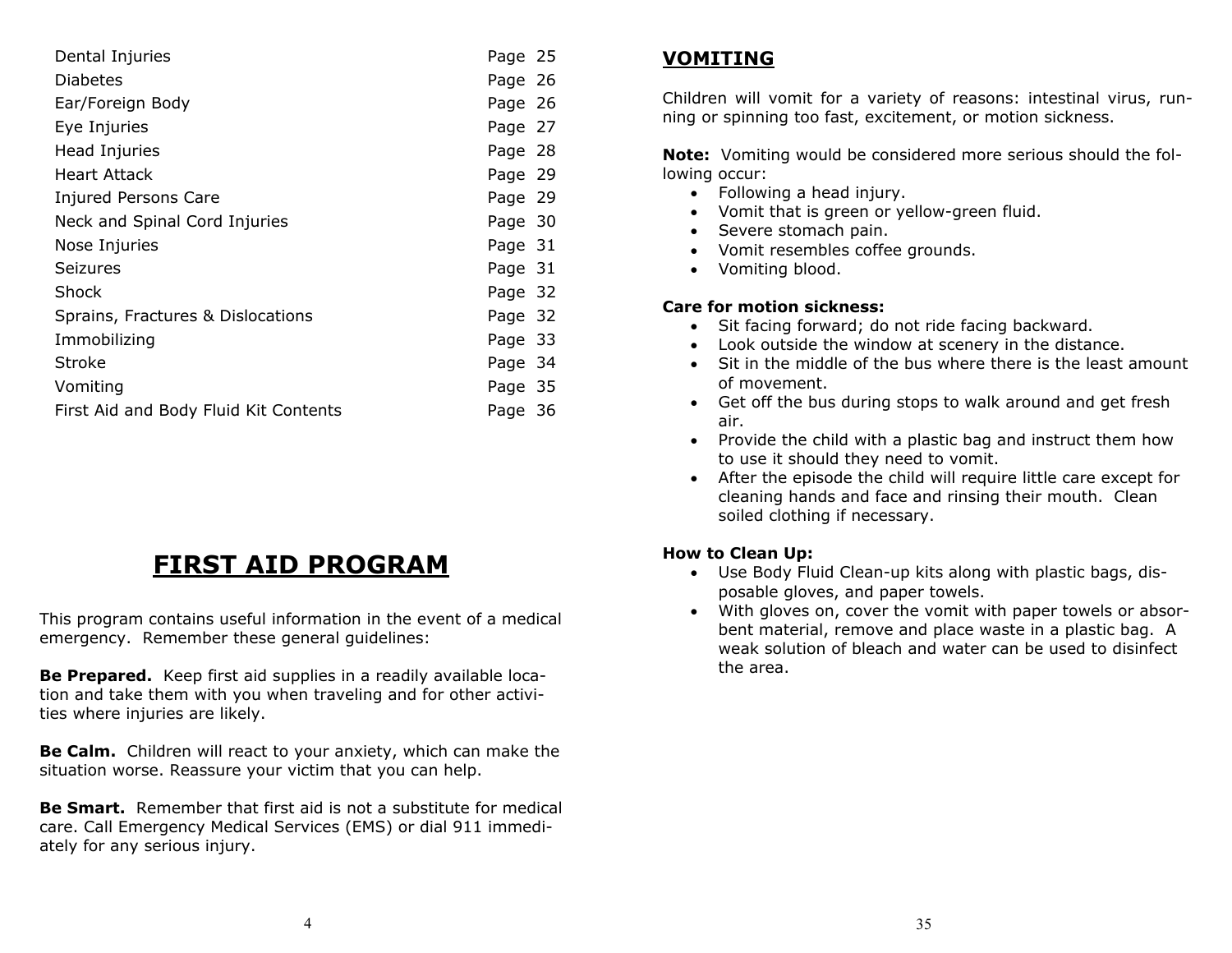### **Soft Splints:**

- Soft materials such as a folded blanket, towels, pillows, or a folded triangular bandage can be splint materials.
- A sling is a specific kind of soft splint that uses a triangular bandage tied to support an injured arm, wrist or hand.

### **Rigid Splints:**

 Boards, folded magazines or newspapers, or metal strips that do not have any sharp edges can serve as splints.

### **The Ground:**

 An injured leg stretched out on the ground is splinted by the ground.

# **STROKE**

### **Signals of a stroke include:**

- $\bullet$ Weakness or numbness of the face, arm or leg.
- Occurs usually on one side of the body.
- Blurred vision.
- Difficulty talking or being understood.
- Sudden or severe headache.

### **If you suspect a Stroke, think FAST.**

- **F=FACE** Ask the person to smile. Check to see if one side of the face droops.
- **A=ARMS** Ask the person to raise both arms. Check to see if one arm drifts downward.
- **S=SPEECH** Ask the person to repeat a simple phrase. Check to see if their speech sounds slurred or strange.
- **T=TIME** If any of the above signs is observed, call 911. Inform dispatcher of when the symptoms started. The faster help arrives, the more likely the person is to recover from the stroke without lingering effects.

# **GOOD SAMARITAN LAW**

The State of Colorado has a "Good Samaritan Law." This law, CRS 13-21-108, was enacted to protect any person "who in good faith renders emergency care or emergency assistance." To be protected under this law, a person must not be, or expect to be, compensated for services rendered or go beyond the scope of the training received. Reasonable and prudent care:

- Move a victim only if the victim's life is endangered.
- Ask a conscious victim for permission before giving care.
- Check the victim for life-threatening conditions before providing further care.
- Summon emergency medical personnel to the scene by calling 911 or the local emergency number.
- $\bullet$ Provide care until more highly trained personnel arrive.
- $\bullet$  Use common sense and a reasonable level of skill, not to exceed the scope of the individual's training in emergency situations.
- Do one's best to save a life or to prevent further injury.
- $\bullet$  Good Samaritan Law immunity will not apply when a lay responder's response was deliberately negligent or reckless or when the responder abandons the victim after initiating care.

# **STEPS FOR SURVIVAL**

- 1. Response.
- 2. Calling the Emergency Number (911).
- 3. First Responder Care.
- 4. Medical Care.
- 5. Rehabilitation.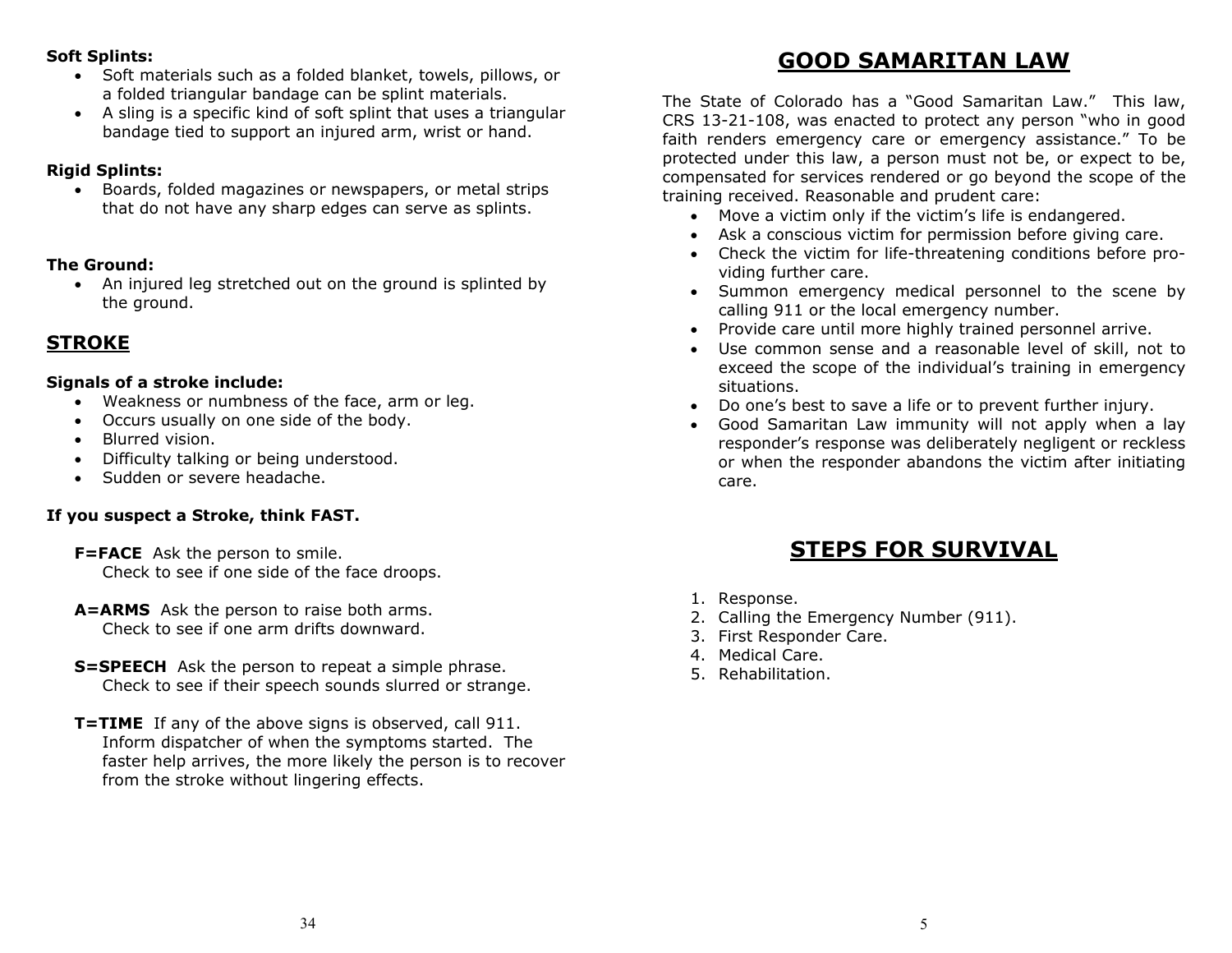# **RECOGNIZING AN EMERGENCY**

The most noticeable indicators of an emergency are abnormal sights, odors, noises, and personal appearances or behaviors. An emergency or serious illness may be difficult to recognize. Indicators are not always easy to identify, and they may not be obvious. Injured or ill people will often deny that anything may be wrong. If you suspect that something may be wrong, check the injured or ill person.

**Your Senses**: Emergencies are often signaled by something unusual that catches your attention.

#### **1.Unusual Noises**

Screams, yells, moans or calls for help. Breaking glass, crashing metal, or screeching tires. Changes in machinery or equipment noises.

Sudden, loud voices. Explosions. Quiet – no noise.

#### **2. Unusual Sights**

A stalled vehicle. An overturned planter. A spilled medicine container. Broken glass. Downed electrical wires. Smoke or fire.

#### **3. Unusual Odors**

Odors stronger than usual. Unrecognizable odors. Smell of something burning.

#### **4.Unusual Appearances or Behaviors**

Trouble breathing. Clutching the chest or throat. Slurred, confused or hesitant speech. Unexplainable confusion or drowsiness. Sweating for no apparent reason. Unusual skin color.

- **I:** ICE applied to the injured area will help to reduce swelling.
	- Swelling causes more pain and slows healing.
	- If available, apply ice.
	- Place something between the ice pack and the skin.
	- Cover the ice pack with a wet cloth.
	- Apply ice for 20 minutes on and 20 minutes off.

**C: COMPRESSION** or using a pressure bandage also helps to prevent or reduce swelling.

- Use an elastic bandage.
- Wrap the injured area with the bandage, but not so tight that blood is cut off; it should not be painful.
- Fingers or toes beyond the bandage should remain pink and not become "tingly."
- Splint the injured part only if the person must be moved and it does not cause significant pain.

**E: ELEVATION** means raising the injured area above the level of the heart.

- Elevate legs and arms.
- Have child lie down to get the leg above heart level.
- Elevation may also reduce throbbing pain.

### **IMMOBILIZING**

Splinting is a method of immobilizing an injured extremity and should be used ONLY if you have to move or transport a person to seek medical attention and if splinting does not cause more pain.

#### **If you need to splint:**

- $\bullet$ Splint the injury in the position in which you find it.
- $\bullet$  Splint the injured area and the joints or bones above and below the injury site.
- $\bullet$  Check for circulation (feeling, warmth, and color) before and after splinting.

#### **Anatomic splints:**

 The person's body is the splint. For example, splint an arm to the chest or an injured leg to the uninjured leg.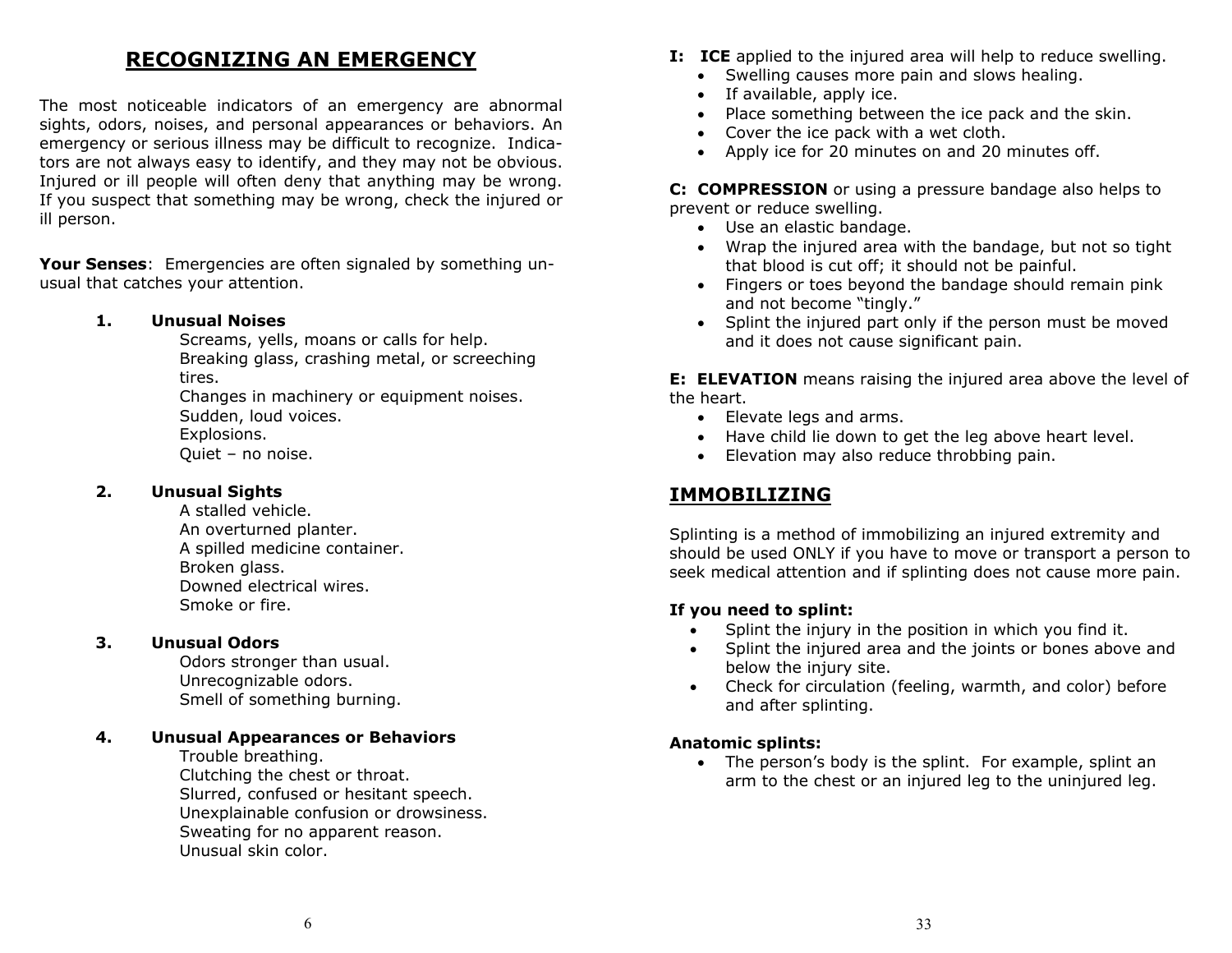- $\bullet$ Following a seizure, give reassurance.
- $\bullet$ The person may be tired, sleepy and disoriented.
- Allow the child to rest while waiting for EMS.
- Watch their airway and breathing.
- Start CPR if the child stops breathing.
- Turn to recovery position after seizure is over.

### **SHOCK**

Shock occurs when cells, tissue, and organs do not receive enough oxygenated blood. Shock can result from a severe injury, an illness or infection. Symptoms are the result of the body trying to save oxygen for the most vital body parts, including the heart and brain.

### **Symptoms:**

- $\bullet$ Disorientation.
- Confusion.
- Loss of consciousness.
- Clammy, pale skin.

### **Care:**

- $\bullet$  Call 911.
- Have the child lie down with their legs elevated 10 to 12 inches.
- If child has no back or neck injuries and is unconscious, roll them like a log onto their side.
- Do not give the child fluids.
- $\bullet$ Keep them comfortable.

# **SPRAINS, FRACTURES AND DISLOCATIONS**

A child with an injury to muscles, bones, or joints may have a sprain, strain, or fracture. The care given for these injuries is the same. Always assume there is a bone fracture.

### Remember **RICE**

- **R: REST** the injured area.
	- If moving the injured area causes pain, your body is telling you to stop.

### **Recognizing Emergencies While Driving the Bus:**

- Students may have unusual facial expressions.
- $\bullet$ Crying.
- $\bullet$ Students slide out of sight and can hide behind seats.
- $\bullet$ Students alerting the driver of a situation.
- Trips and falls.
- $\bullet$ Fights.
- Weapons.
- Students congregating.

# **VICTIM ASSESSMENT**

### **Check-Call-Care / Assess the Area and the Injured**

- **Determine if the area is safe.** Do not place yourself in harm's way.
- Determine the extent of the illness or injury and how it happened.
- Look for witnesses who may be able to assist with care.
- Ask bystanders to help you find out what happened.
- Examine the injured for a MEDIC ALERT necklace, bracelet, or identification card (check neck, wrist and ankle).
- Look beyond the first casualty; you may find others.
- Look for consciousness and any life-threatening emergencies.
- Contact your Transportation Dispatch and follow proper procedures.

### **Life-threatening conditions. These would include:**

- $\bullet$ Unconsciousness.
- $\bullet$ No response to rescue breaths.
- $\bullet$ Persistent chest pain or discomfort.
- $\bullet$ No pulse or signs of life.
- $\bullet$ Breathing difficulties or lack of normal breathing.
- $\bullet$ Severe bleeding.
- $\bullet$  Seizures that last more than 5 minutes, recur, or result in injury.
- $\bullet$ Burns that cover more than one part of the body.
- $\bullet$  Burns to the head, neck, feet, hands, and genital area, or burns resulting from explosives, chemicals or electricity.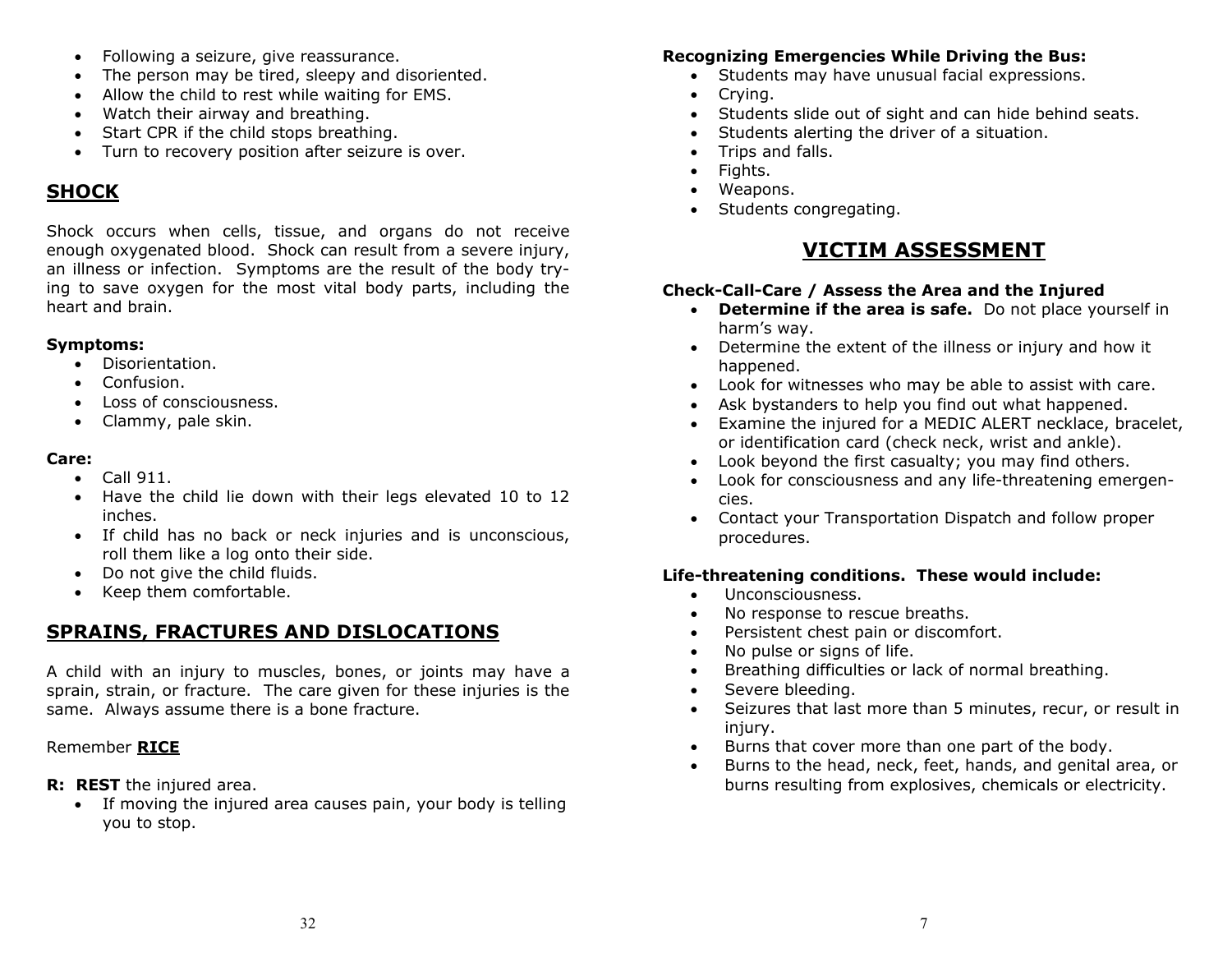# **OBTAINING CONSENT**

Consent must be obtained before caring for a conscious victim. Consent for a child or infant is implied if no adult is present.

### **To obtain consent:**

- Identify yourself.
- Inform the victim that you have been trained in first aid.
- Ask the injured person if you may help.
- Explain what you plan to do and how you can help.
- If the victim does not consent to care, do not give care. Remember, "NO" means "NO."
- A person who is unconscious, confused, or seriously ill may not be able to give consent. In these cases, consent is considered to be implied, which means that an injured person would agree to any care you would provide if they could.

# **STANDARD (UNIVERSAL) PRECAUTIONS**

Many people afraid to act in an emergency are concerned they may contract a disease from the injured party. Take steps to minimize the risk of disease transmission. The risk of contracting a disease by administering first aid is very low.

### **Following basic guidelines can help reduce disease transmission when providing first aid:**

- Be prepared by having a first aid kit handy and stocked with protective equipment and supplies.
- Before providing care, use protective barriers, such as eye protection, non-latex disposable gloves, or a clean dry cloth between the victim's body fluids and yourself.
- Avoid contact with body fluids when possible.
- $\bullet$ Use disposable (non-latex) gloves when possible.
- Cover any cuts, sores, scrapes, and skin conditions you may have.
- Do not eat, drink, or touch your mouth, nose or eyes when giving first aid.
- Do not touch objects that may be soiled with blood.
- Wash your hands with soap and water as soon as possible after providing care to a victim.
- Work up a soapy lather for at least 15 seconds and rinse hands well.

# **NOSE INJURY**

Administer basic first aid, be aware of danger points, and take into consideration the **"do not"** list.

### **DO's**

- Sit victim upright and slightly forward to avoid swallowing blood.
- Hold firm pressure below the bony part of the nose for 10 minutes.
- If bleeding has not slowed after 10-15 minutes, seek medical care.

### **DON'T**

- Do not lean the child back.
- $\bullet$ Blood can clot – child can choke or aspirate fluid.
- $\bullet$ Do not use ice packs on the nose or head.
- $\bullet$ Do not press between nose and eyes.
- Do not allow child to pick or blow nose.

# **SEIZURES**

### **Symptoms:**

- Confusion, dizziness, or disorientation.
- Loss of consciousness may occur.
- Difficulty breathing turning blue.
- $\bullet$ Entire body stiffening.
- $\bullet$ Convulsions (uncontrollable jerks & twitches).
- $\bullet$ Eyes roll upward.
- $\bullet$ Vomiting.
- $\bullet$ Soiling may occur.
- Staring.

- $\bullet$ Stay calm.
- $\bullet$ Protect child from harmful surroundings.
- $\bullet$ Protect their head.
- $\bullet$ Do not restrain convulsive movements.
- $\bullet$ DO NOT put anything in student's mouth.
- $\bullet$ Turn child's face to side to prevent chocking.
- $\bullet$ Time the duration of the seizure.
- $\bullet$ Call dispatch, 911, or local emergency services.
- $\bullet$ Ensure parents are notified.
- $\bullet$ Provide information to Emergency Responders.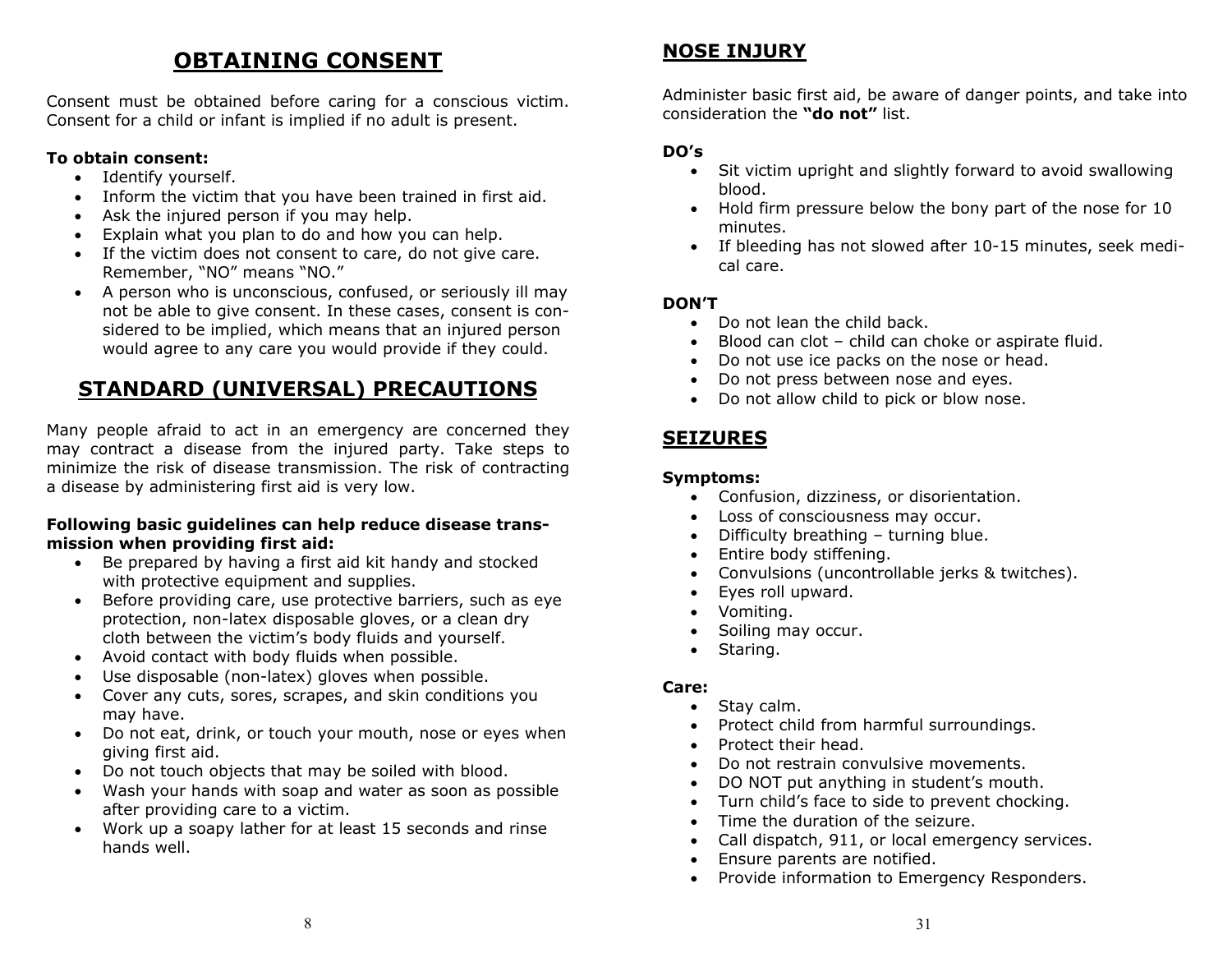### **Three acceptable techniques for moving an injured person are:**

- Clothes drag or blanket drag for those suspected of having a head, neck, or spinal injury.
- Pull the child out of harm's way, holding onto the clothing, keeping the body in a straight line.
- Support the head with the clothing and your hands, without allowing the head to move as you drag.

### **Log-Roll Technique:**

- This move can be done with 3 people evenly spaced along the child's body.
- Hold hip, thigh, and calf to support and steady the leg.
- Support the child's head and neck continuously while gently straightening the legs and arms.
- While supporting the spine, direct rescuers to roll the victim, keeping head, neck, trunk, and toes in a straight line at all times.

### **Assisting a walking person: Child can walk but needs assistance to get out of danger:**

- Put the injured person's arm over your shoulder and hold it with one hand while you put your other arm around their waist.
- While supporting the child, walk them away from the danger.
- With two rescuers, the child can put one arm over the shoulder of each person while receiving support on either side.

# **NECK AND SPINAL CORD INJURIES**

### **Always suspect a neck or spinal injury if the victim:**

- Has fallen more than 10 feet or 3 times their height.
- Has a bad head injury.
- Does not get up and come to you for comfort after a fall.
- Tells you their neck or back hurts.

### **Care:**

- Do not move the child unless there is immediate danger.
- $\bullet$  Call 911.
- If the child vomits, roll them like a log onto their side, keeping the neck and back straight.
- Use waterless hand sanitizers if soap and water are not readily available.
- Alcohol based sanitizers may be used if you do not have immediate access to hand washing facilities.

### **Glove Removal:**

- Pinch the bottom of one glove at the wrist area.
- Pull the glove toward the fingertips without removing it, leaving it partially inside out.
- Remove the second glove by pinching the wrist area and pulling the glove inside out, removing it completely.
- Touching only the inside of the first glove with the ungloved hand, pull it off completely.
- Be sure to discard the gloves in an appropriate container.
- $\bullet$ Wash your hands thoroughly with regular soap and water.

# **CARDIOPULMONARY RESUSCITATION (CPR)**

CPR for all ages is a cycle of 30 compressions and 2 breaths. Compressions must be given at a rate of 100 per minute. The only differences will be the depth of the compression and the amount of air. Start with compressions.

### **Procedure:**

- Carefully place victim on their back on a firm, flat surface.
- Kneel at the victim's side.
- Place the heel of one hand in the center of the victim's chest between the nipples.
- Place the heel of the other hand on top of the first hand, interlacing the fingers.
- Push straight down.
- Adults 2 inches.
- Children (one—eight years old) 2 inches.
- Infants (Use only first 2 fingers of one hand) 1  $\frac{1}{2}$  inches.
- After each compression, release pressure on the chest allowing it to return to its normal position. (For effective compressions, chest must return to normal position.)
- Give 30 compressions followed by two breaths that make the chest rise.
- Do not interrupt the cycle of compressions and breaths.
- $\bullet$  Repeat the sequence until victim responds, help arrives, or you are too tired to continue.

**Concentrate on providing proper compressions at the correct rate.**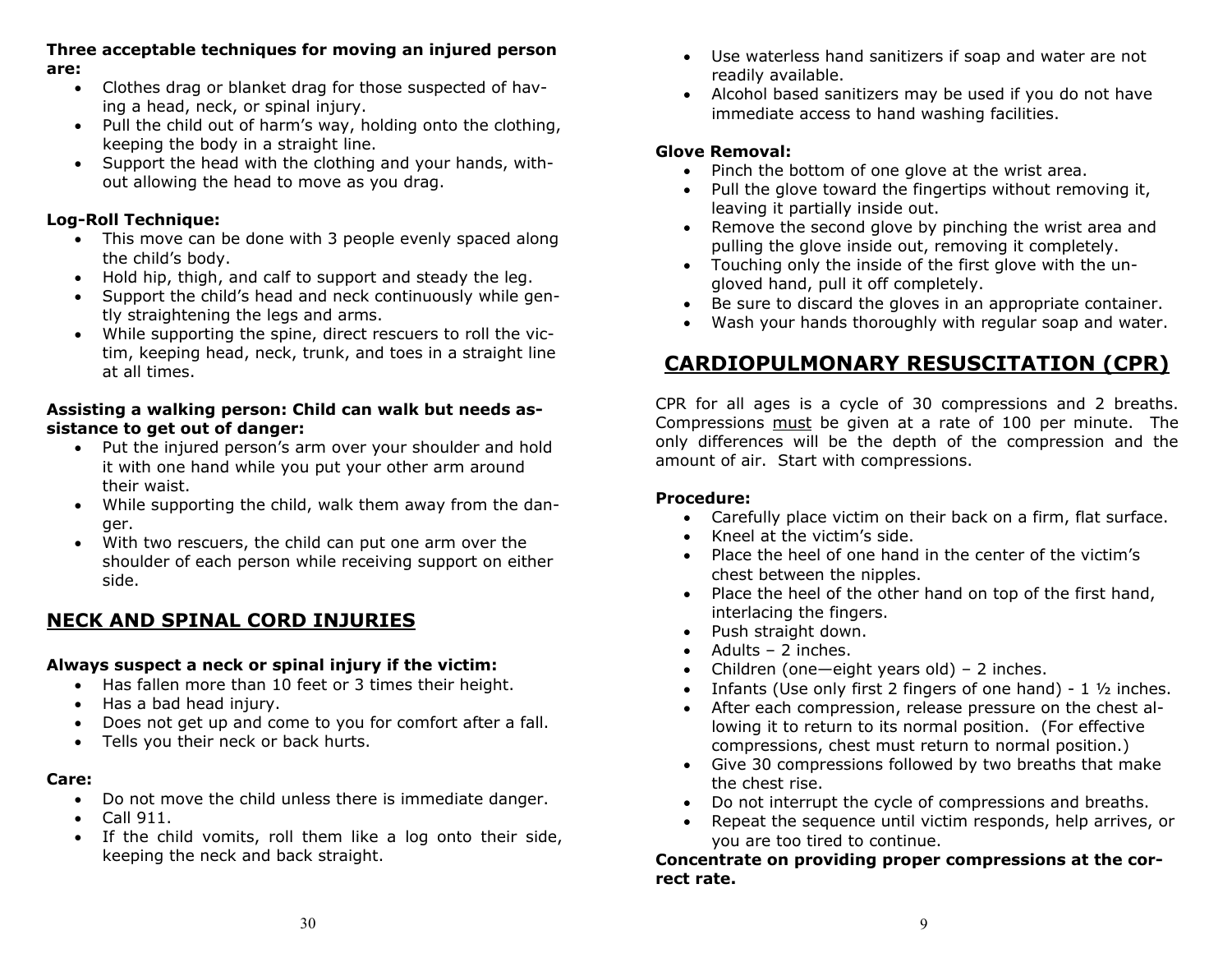# **RESCUE BREATHING**

Rescue breathing should be done when there are no signs of breathing. This is determined by feeling for breath and watching for the chest to rise and fall. This is done during CPR or when there are signs of circulation. It is recommended to use some form of barrier when providing rescue breaths.

### **Procedure:**

- Pinch the nose closed with the first 2 fingers of your hand.
- Place heel of the same hand on the forehead and push back.
- $\bullet$ With the other hand, lift the chin at the boney part.
- Take a normal breath, and covering the victim's mouth with yours, blow into the person's mouth for about 1 second.
- Watch for the chest to rise.
- If chest does not rise with each breath, reposition head and try again.
- Give 2 breaths and check for normal breathing and signs of circulation.

# **ACCIDENTS**

### **Accidents Involving a School Transportation Vehicle:**

- $\bullet$  Secure the vehicle.
- Check yourself for injuries.
- Check your students for injuries.
- Determine if students would be safer inside or outside of the vehicle and whether the vehicle needs to be moved.
- Maintain control of your students and the situation the driver's responsibility is to the students on the bus.
- Create a seating chart for law enforcement and district records.
- Follow your district's accident procedures.
- $\bullet$  Be aware of places and times.
	- Loading / Unloading.
	- $\bullet$  Location.
	- List of students' names on the bus.
	- Witnesses?
	- Students eating?
	- Weather.
	- Safety of students.
	- Information of involved parties.

### **HEART ATTACK**

A heart attack can happen to anyone, anytime. Usually a major blood vessel within the heart becomes blocked from the blood clot that has moved from another part of the body. Children who engage in strenuous sports activity may have a spasm in a valve or vessel that can cause sudden collapse.

#### **Symptoms:**

- Pain or squeezing sensation in the chest.
- $\bullet$ Pain that radiates to the jaw or down one or both arms.
- $\bullet$ Breathlessness.
- Nausea & vomiting.
- Profuse sweating & anxiety.
- Collapse.
- Irregular heart beat.

### **Care:**

- $\bullet$ Call dispatch, 911, or local emergency services.
- Check the CAB's (circulation, airway, breathing). Give CPR if breathing and circulation have ceased.
- If CAB's are okay, make the child comfortable.
- Do not leave alone.
- Offer reassurance.
- Continue to monitor until help arrives.

### **PROVIDE PROPER COMPRESSIONS AT THE CORRECT RATE.**

### **INJURED PERSONS CARE**

**DO NOT MOVE** an injured person unless it is absolutely necessary to do so. Moving a person who is not in imminent danger could result in more damage. Therefore only under these special circumstances should a victim be moved.

- There is a threat of immediate danger to you or the victim.
- In order to reach or have access to another injured person.
- It is necessary to move the child to give the necessary care.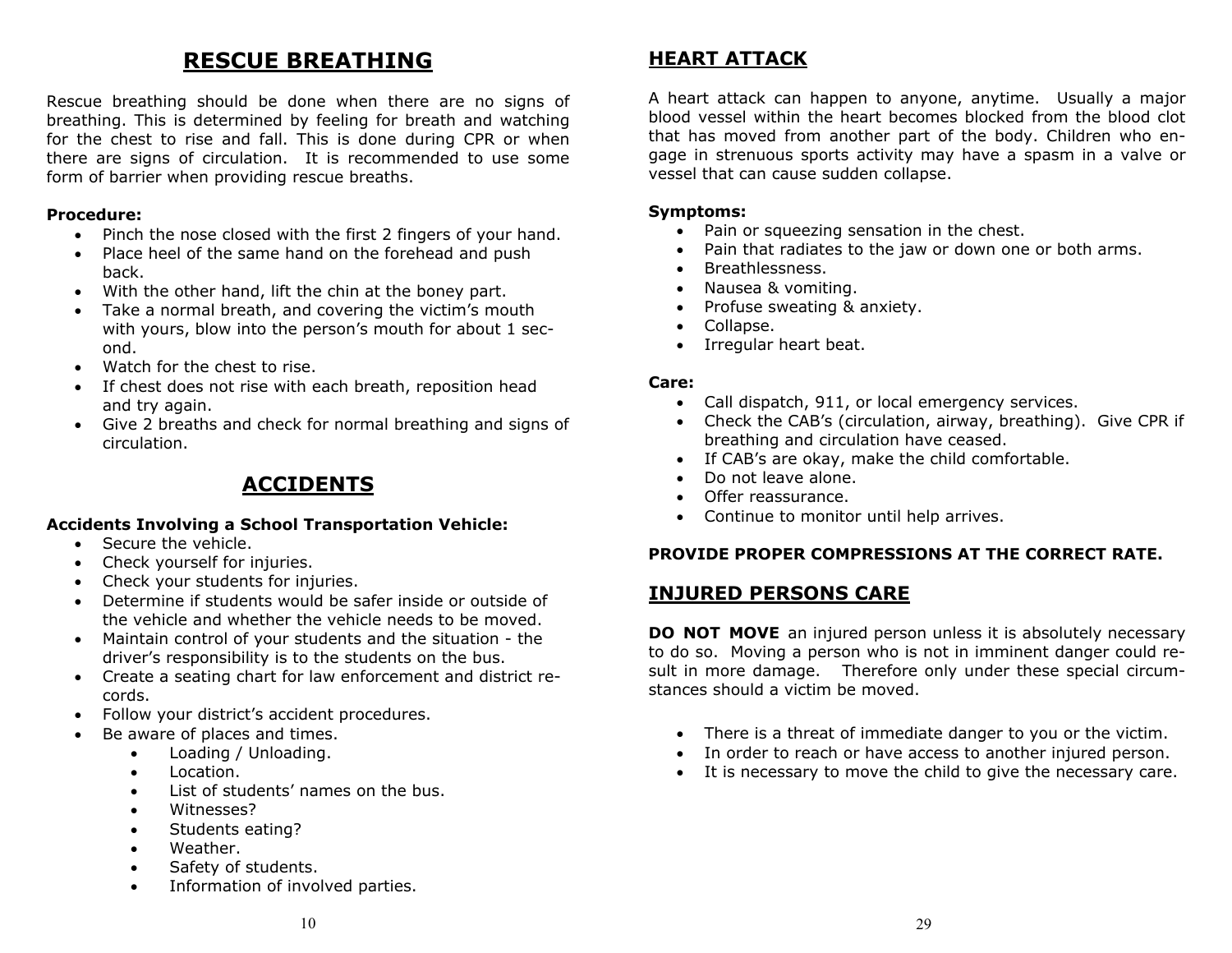#### **Eye Puncture:**

- Secure item to face with a clean cloth.
- Instruct child to close both eyes.
- Call emergency/911 immediately.
- Younger children bandage both eyes.

### **Chemical Burns or Foreign Object:**

- Rinse eye with clean water.
- Position affected eye lower than the unaffected eye.
- Keep eyes closed if irritation does not subside.
- Contact dispatch or call 911.

### **Direct Trauma (a hit or a punch):**

- Apply a cool, clean towel.
- Apply slight pressure.
- Seek medical attention for bruising and possible eyeball laceration.

# **HEAD INJURIES**

### **Signs:**

- Fainting.
- $\bullet$ Dizziness.
- $\bullet$ Lightheadedness.
- $\bullet$ Extreme weakness.
- $\bullet$ Sleepiness.
- $\bullet$ Fatigue.
- $\bullet$ Paleness.
- $\bullet$ Sweaty skin.
- $\bullet$ Nausea.
- $\bullet$ Change in mental status.
- $\bullet$ Change in consciousness.
- Confusion.

### **Care:**

- $\bullet$ Remain with victim at all times.
- $\bullet$ Have victim lie down to prevent injury.
- If the child fell, are there head or back injuries?
- $\bullet$ If no injury, elevate feet, loosen clothing.
- $\bullet$  If symptoms persist or worsen, contact dispatch, 911, or local emergency services.
- Always make sure a parent is notified of any kind of head injury.

### **Triage when there are injuries:**

When identifying the conditions of the students, try to separate the students into three categories. Group these students by color as much as possible in your safe location. Place a piece of yarn or ribbon matching the category around the students wrist.

- Minor (Green) This category is often called the walking wounded.
- Immediate (Red) Look for any one of these three signs.
	- **R**espiration Over 30.
	- **P**ulse No signs of circulation. (Capillary Refill over 2 seconds when fingernail is pinched and released)
	- **M**ental Status Unable to follow simple commands; such as, "Hold up two fingers."
- Delayed (yellow) Do not see any symptoms or injuries at the current time.

By following these steps while waiting for help to arrive, you can significantly help the first responders when they arrive. If you are unsure, place the student in red. These will be the first individuals the first responders look at.

### **Accidents Not Involving a School Transportation Vehicle:**

- Recognize that an emergency exists.
- Decide to act.
- Follow your district's procedures to contact 911.
- Provide care until help arrives.
- The worst thing you can do is nothing at all.

# **INJURIES**

### **Leading causes of unintentional deaths.**

- Motor Vehicle Accidents.
- Falls.
- $\bullet$ Poisoning.
- $\bullet$ Drowning.
- Choking.
- $\bullet$  Fire.

# **ENVIRONMENTAL/HEAT/COLD EMERGENCIES**

Heat related emergencies can range from mild to life-threatening. You must recognize and give first aid. A child with mild signs can get worse quickly and develop potentially life-threatening problems, such as heatstroke. Children are especially sensitive to extreme temperatures.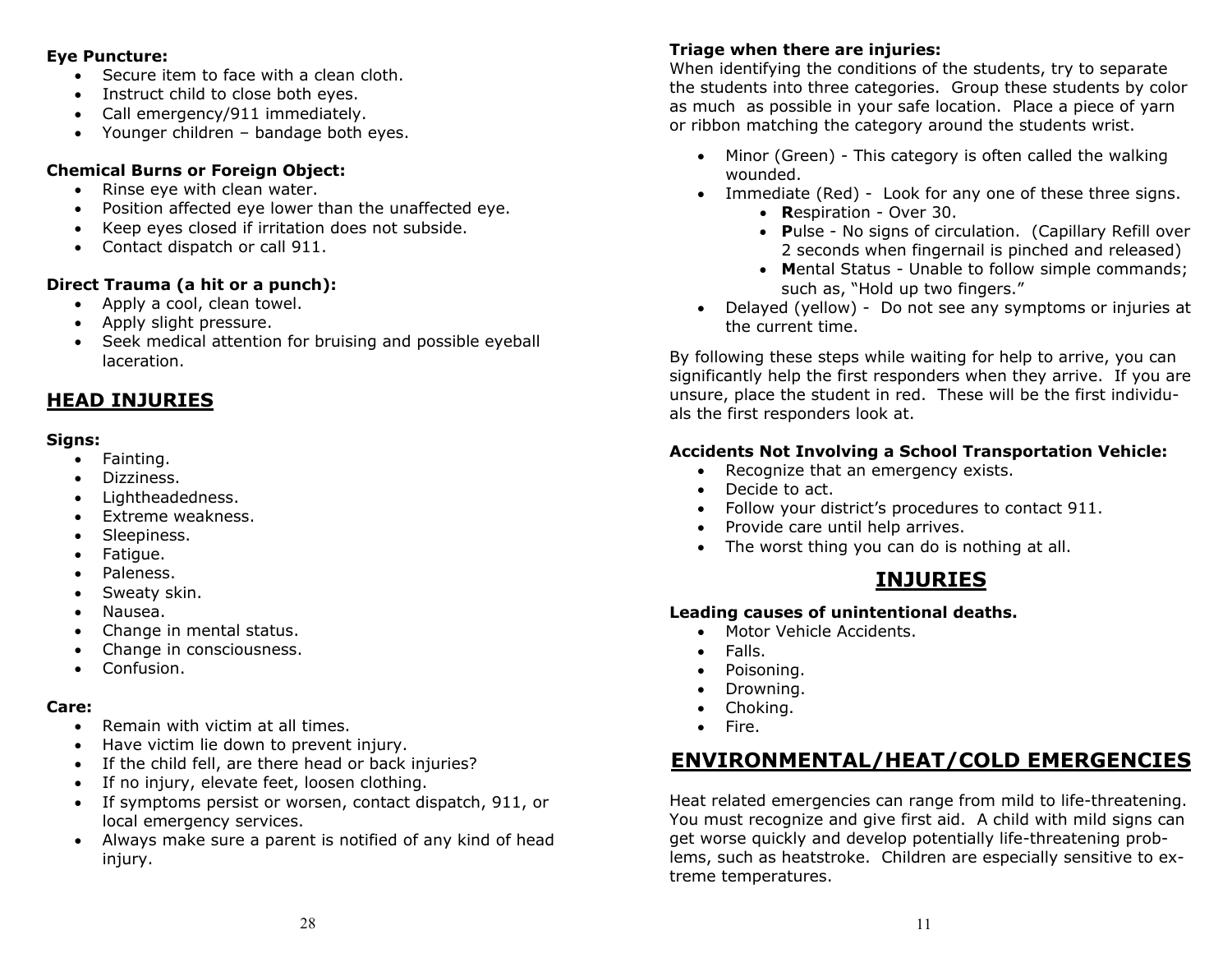### **Heat related emergencies include:**

- Muscle cramps.
- Sweating.
- $\bullet$ Headache.
- $\bullet$ Nausea.
- Weakness.
- Dizziness.

# **HEAT CRAMPS**

Heat cramps are painful, involuntary muscle spasms that usually occur during heavy exercise in a hot environment. The body loses salts and fluids when sweating. Drinking large amounts of water dilutes the salts, causing cramps. Inadequate fluid intake often contributes to heat cramps. Muscles affected include: calves, arms, abdominal wall, and back, although heat cramps usually concern muscle groups involved in exercise. Heat cramps are the mildest of the heat emergencies.

### **Symptoms:**

- Painful spasms in the muscle.
- Excessive sweating.

### **Care:**

- Stretch the cramping muscle.
- Cool the child with cool, wet towels, water sprays, and fanning.
- Provide sports drinks to replace fluid and electrolytes, usually 4-6 ounces every 15 minutes.

# **HEAT EXHAUSTION**

Heat exhaustion is a condition whose symptoms may include heavy sweating and a rapid pulse, a result of your body overheating. Body temperature will remain near normal. Heat exhaustion is more severe than heat cramps.

### **Symptoms:**

- Cool, moist, pale skin.
- Irritability.
- Headaches.
- $\bullet$ Dilated pupils (wide).
- $\bullet$ Dizziness.
- $\bullet$ Nausea/Vomiting.

# **EYE INJURIES**

### **Seek emergency medical care for:**

- Puncture to the eye.
- Unequal pupils.
- Visual disturbances.
- Constant pain, tearing, or blinking (more than 30 minutes).
- Inability to move the eyes; foreign bodies in the eye.
- Light sensitivity.

Avoid excessive movements of the injured eye. Prevent eye movement by gently covering both eyes with gauze or paper cups.

Do not remove any object that has punctured the eye – call 911.

### **The following conditions should be reported to school personnel:**

- All black eyes.
- Bleeding in the white part of the eye.
- Lacerations near the eye.
- Child complains of eye pain

### **If poison splashes in the victim's eye:**

- Gently flush the eye with water for 15 minutes.
- Call Poison Control Center for further advice.

### **Local Poison Control Center phone number: \_\_\_\_\_\_**

### **Eye Flush:**

- Pour water over the bridge of the nose.
- Be sure the affected eye is lower than the other eye when rinsing to avoid contaminating the unaffected eye.
- $\bullet$ Use a plastic bag with a small hole in it.
- $\bullet$  An eye-wash bottle, gently running hose, or shower can also be used.

### **Eye Injury Signs:**

- Pain.
- $\bullet$ Swelling / redness.
- $\bullet$ Trouble seeing.
- $\bullet$ Bruising.
- $\bullet$ Bleeding.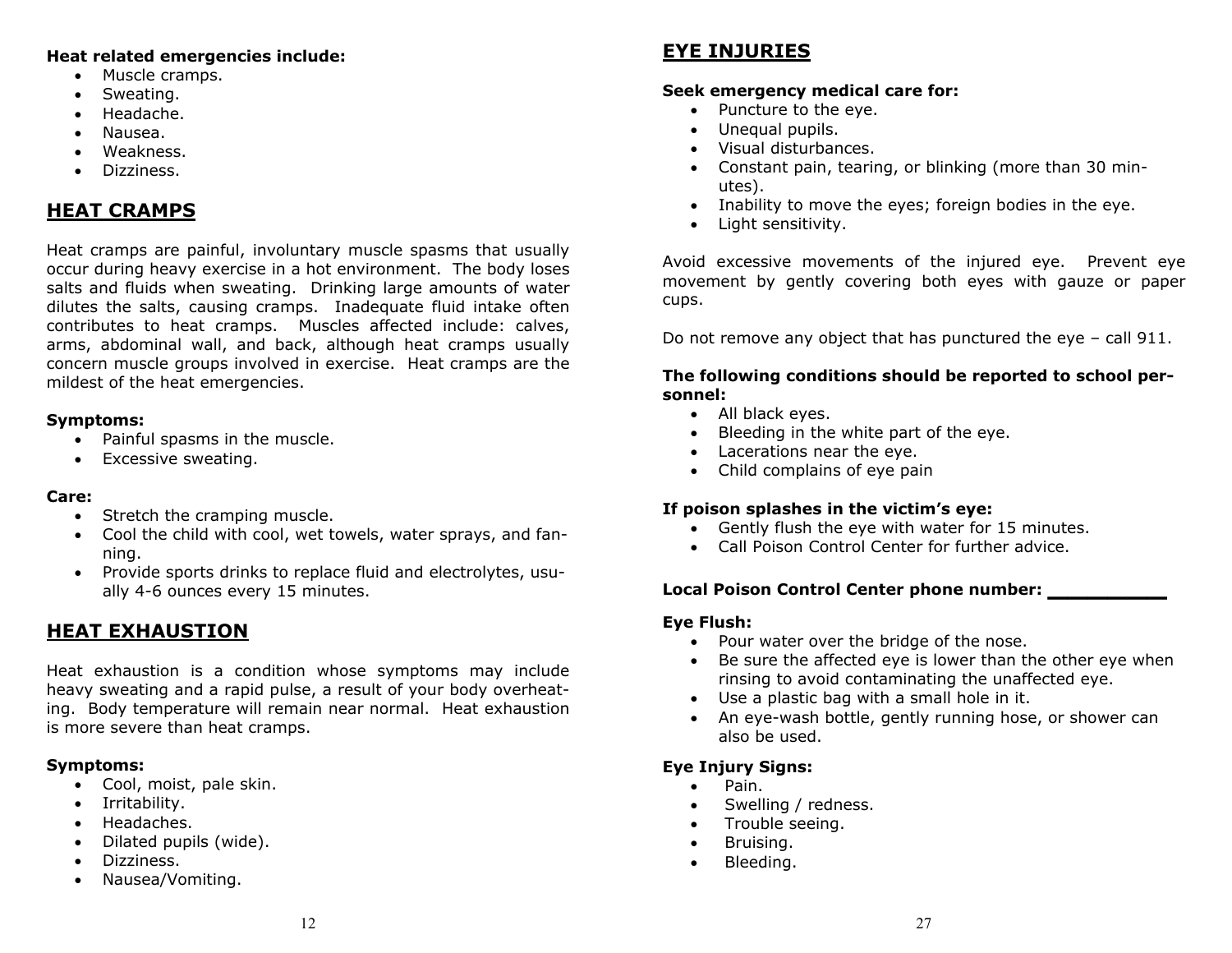# **DIABETES**

Diabetic emergencies are generally caused by too little sugar in the child's blood. Diabetics usually carry some form of sugar or glucose tablets to take in the event of a diabetic emergency or low blood sugar.

### **Signs of low blood sugar include:**

- **Mild:** Hunger, shaking, sweating, paleness, spaciness, or irritability.
- **Moderate:** Confusion, slurred speech, poor coordination, behavior changes.
- **Severe:** Loss of consciousness, seizures.

### **Conscious Care:**

- If child is alert, escort into school/home.
- Give them some type of fast-acting sugar, preferably in liquid form.
- Fruit juices or non-diet sodas can be used as well as sugar dissolved in water.
- Honey sticks or small tubes of cake gel work well and are easy to transport.
- Place honey or cake gel between the cheek and the gums and rub in.
- Call dispatch, 911, or local emergency services if necessary.

### **Unconscious Care:**

- Call 911 or radio your dispatcher if the person is unconscious or semi-conscious.
- Verify airway is clear.
- $\bullet$ Check breathing.
- $\bullet$ Monitor signs of life until help arrives.

# **EAR / FOREIGN BODY**

**Do not attempt to remove objects from the ear.** Call dispatch, 911, or local emergency services.

- $\bullet$ Diarrhea.
- $\bullet$ Fever.
- Thirst.
- $\bullet$ Fatigue.
- $\bullet$ Cramps in the arms, legs, or abdominal wall.

### **Care:**

- Give cool liquids immediately and at 15-minute intervals.
- $\bullet$ Move the child to a cool or shady area.
- $\bullet$ Lay the child on back with feet elevated.
- $\bullet$ Remove or loosen clothing.
- Cool the child with cool, wet towels, water sprays, and fanning.
- Seek medical attention if the victim is vomiting or is unable to take fluids.

# **HEAT STROKE**

Heat stroke is a life-threatening condition that occurs when your body temperature reaches 104º F (40 C) or higher, often resulting from exercise or heavy work in a hot environment. It is the least common but the most severe of all heat emergencies.

### **Symptoms:**

- Occurs when people ignore symptoms for heat exhaustion.
- Vomiting.
- $\bullet$ High fever (over 104° F).
- $\bullet$ Hot, red, or dry skin (may stop sweating).
- $\bullet$ Confusion or strange behavior.
- $\bullet$ Disorientation.
- $\bullet$ Seizures.
- Loss of consciousness.
- $\bullet$ Rapid or weak pulse.
- $\bullet$ Rapid or shallow breathing.
- $\bullet$ Not able to drink.

- **Cool the child as quickly as possible!**
- $\bullet$   $\,$  Call 911.  $\,$
- Move to a cool or shady area.
- Loosen or remove clothing.
- Fan the victim.
- Cool the child with cool, wet towels or water sprays.
- If conscious give small amounts of cool water.
- Do not offer fluids to drink if the child is disoriented or unconscious.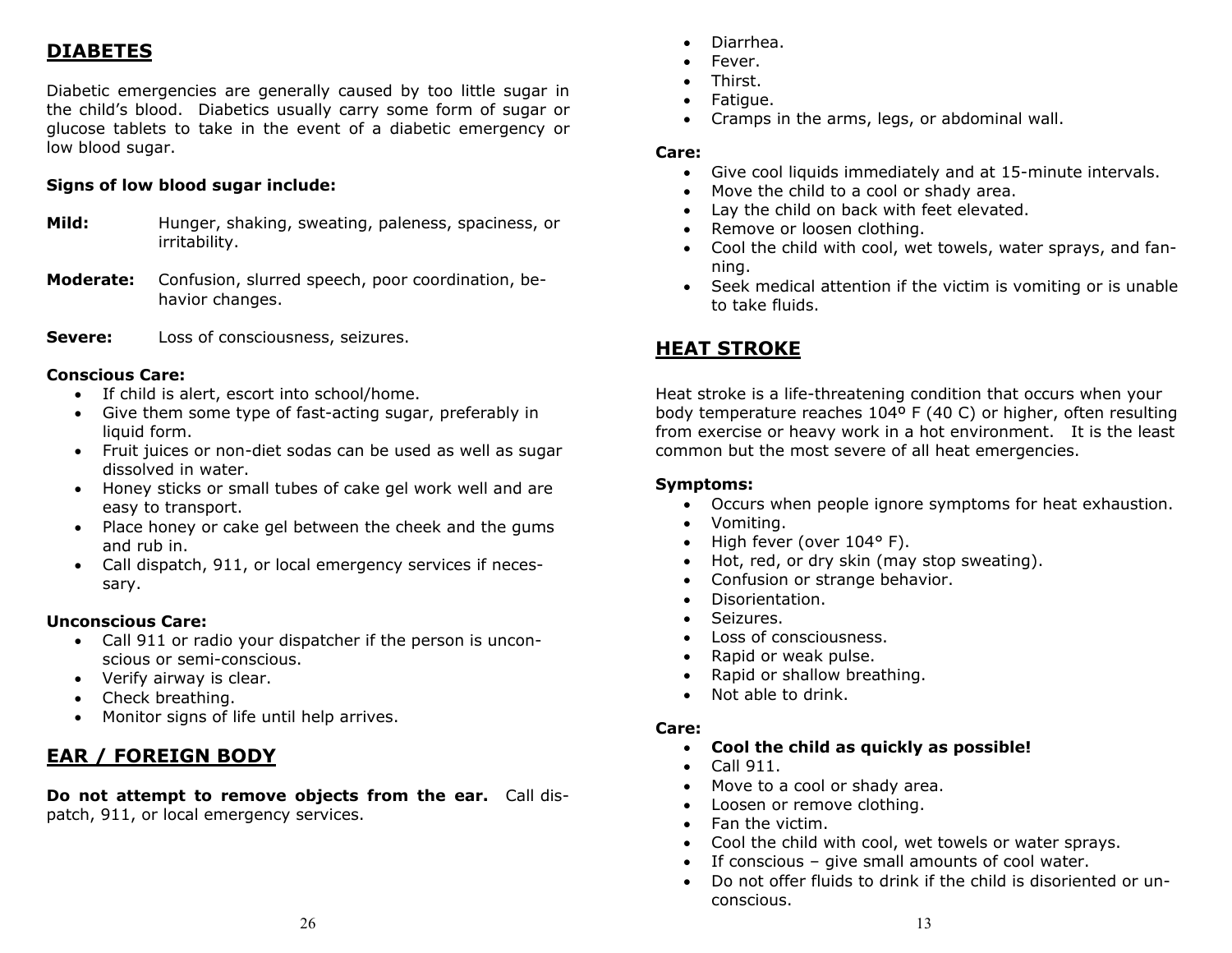### **Do Not:**

- Do not wait to begin cooling the victim until trained help arrives and takes over. **Every minute counts!**
- Do not continue cooling the victim once the victim's behavior is normal again. Unnecessary cooling could lead to low body temperature (hypothermia).
- Do not put rubbing alcohol or anything other than water onto the victim's skin.
- Do not give the child anything to drink or eat if the victim cannot swallow or is vomiting, confused, has had a seizure, or is not responding.

### **HYPOTHERMIA**

A person with hypothermia usually is not aware of his or her condition because the symptoms often begin gradually and because the confused thinking associated with hypothermia prevents selfawareness.

### **Symptoms:**

- Body temperature falls below 95° F (35 C).
- $\bullet$ Shivering.
- Clumsiness or lack of coordination.
- $\bullet$ Slurred speech or mumbling.
- $\bullet$ Stumbling.
- $\bullet$ Confusion or difficulty thinking.
- $\bullet$  Poor decision making, such as trying to remove warm clothes.
- Drowsiness or very low energy.
- $\bullet$ Weak pulse.
- $\bullet$ Shallow breathing.
- $\bullet$ Numbness.
- $\bullet$ Glassy stare.
- $\bullet$ Apathy.
- $\bullet$ Loss of consciousness.

### **Care:**

- Care for any life threatening conditions.
- $\bullet$  Call 911.
- $\bullet$ Remove any wet clothing, and dry the child.
- $\bullet$ Move victim to a warm place.
- $\bullet$ Make victim comfortable.
- Warm body gradually using blanket, dry clothing, or body heat.

### **Make a fist with one hand.**

Position it slightly above the person's navel.

### **Grasp the fist with the other hand.**

 Press hard into the abdomen with a quick, upward thrust – as if trying to lift the person up.

### **Perform abdominal thrusts.**

• Repeat until the blockage is dislodged.

### **DENTAL INJURIES**

### **Bleeding from inside the mouth:**

Bleeding from the lips, tongue or inside the mouth can be the result of injury from one's own tooth.

### **Care:**

- To control the bleeding, fold a small gauze pad that is big enough to fit between the teeth and tell the child to bite down. This will apply pressure to the site of bleeding.
- Change the gauze if it becomes saturated with blood.
- $\bullet$ Instruct the child not to swallow the blood.

### **Tooth Knocked out:**

A knocked out tooth needs to be replaced as soon as possible. Replace within 30 minutes for the best chance of survival. A knocked out permanent tooth is considered a dental emergency. It is not necessary to replace a baby tooth. In order to tell the difference between the two, a baby tooth has a smooth edge. If you are still unsure, seek medical advice immediately for assistance.

- If a permanent tooth is knocked out or if the tooth has a large piece broken off, call or go to the dentist or an emergency center immediately.
- Put on disposable gloves.
- Place the tooth in milk (whole milk is best) or in the victim's saliva for transport in a paper cup or zip-lock bag.
- Never handle the tooth by the root.
- Apply firm pressure for approximately 10 minutes with gauze or a towel to control bleeding.
- Do not attempt to reinsert the tooth yourself.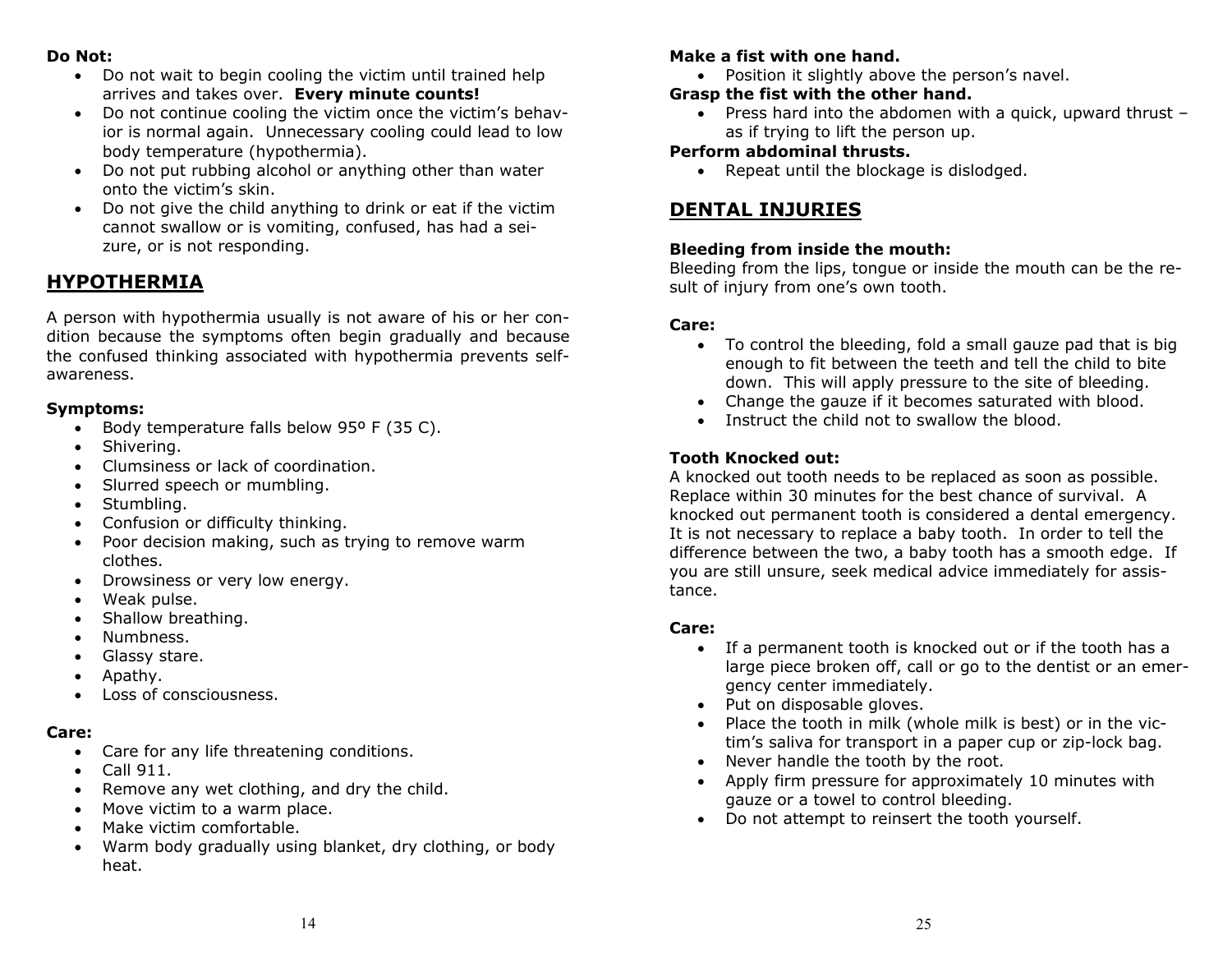### **CLOSED WOUNDS**

Closed wounds are also called bruises or contusions. This occurs when the damaged tissue is under the skin surface.

### **Care:**

- Apply direct pressure to the wound.
- Elevate the affected body part if it does not cause more pain.
- Apply an ice or cold pack.
- $\bullet$ Be sure to place a cloth between the ice pack and the skin.
- Apply in 20-minute intervals. (Ice-20 minutes; No Ice-20 minutes)

### **CHOKING**

Choking occurs when a foreign object becomes lodged in the throat or windpipe, blocking the flow of air. Choking cuts off oxygen to the brain; administer first aid as soon as possible. If the child is coughing, encourage them to keep coughing. Stay with the victim and monitor their progress.

The universal sign for choking is hands clutched to the throat. If the person doesn't give the signal, look for these indications:

- Inability to talk.
- Difficulty breathing or noisy breathing.
- Inability to cough forcefully.
- Skin, lips, or nails turn a bluish color.
- Loss of consciousness.

### **Care:**

- Perform abdominal thrusts until the blockage is dislodged.
- If you are the only rescuer, perform abdominal thrusts before calling 911.

### **ABDOMINAL THRUSTS**

### **Stand behind the person.**

- Wrap your arms around the waist.
- $\bullet$ Tip the person forward slightly.
- Put one foot between the person's feet and the other foot behind you to maintain balance.

### **APPLY HEAT SOURCE ONLY TO TORSO.**

- If available, apply heating pad or other heating sources.
- $\bullet$  Do not apply heat directly to skin; keep a barrier such as a towel between the heat and skin.
- If alert, give sips of warm liquids slowly.

# **FROSTBITE**

When toes, fingers, or other body tissues are exposed to freezing or cold and windy conditions, blood vessels restrict and the tissues freeze.

### **Symptoms:**

- Tingling (pins & needles sensation).
- Cold & numb.
- White or waxy skin.
- Hard, painful skin.
- $\bullet$ Skin does not move when you push on it.
- Blisters.

### **Care:**

- $\bullet$  Call 911.
- $\bullet$ Keep child warm.
- Carefully remove any constricting garments or jewelry.
- $\bullet$ Remove any wet clothing.
- $\bullet$  Warm the affected parts by putting between your hands. (do not rub as this may damage the tissue).
- Warm affected hands by placing them in the child's armpits.
- Warm affected body parts by placing them in warm water (NOT HOT) between 100 and 104º F.
- Dry carefully.
- Apply light dressing to keep fingers and toes separated.
- Give warm liquids.

### **BURNS**

The severity of a burn depends upon its size, depth, and location. Burns are most severe when located on the face, neck, hands, feet, and genitals. Burns are also severe when spread over large parts of the body, or when they are combined with other injuries. Burns result in pain, infection, and shock.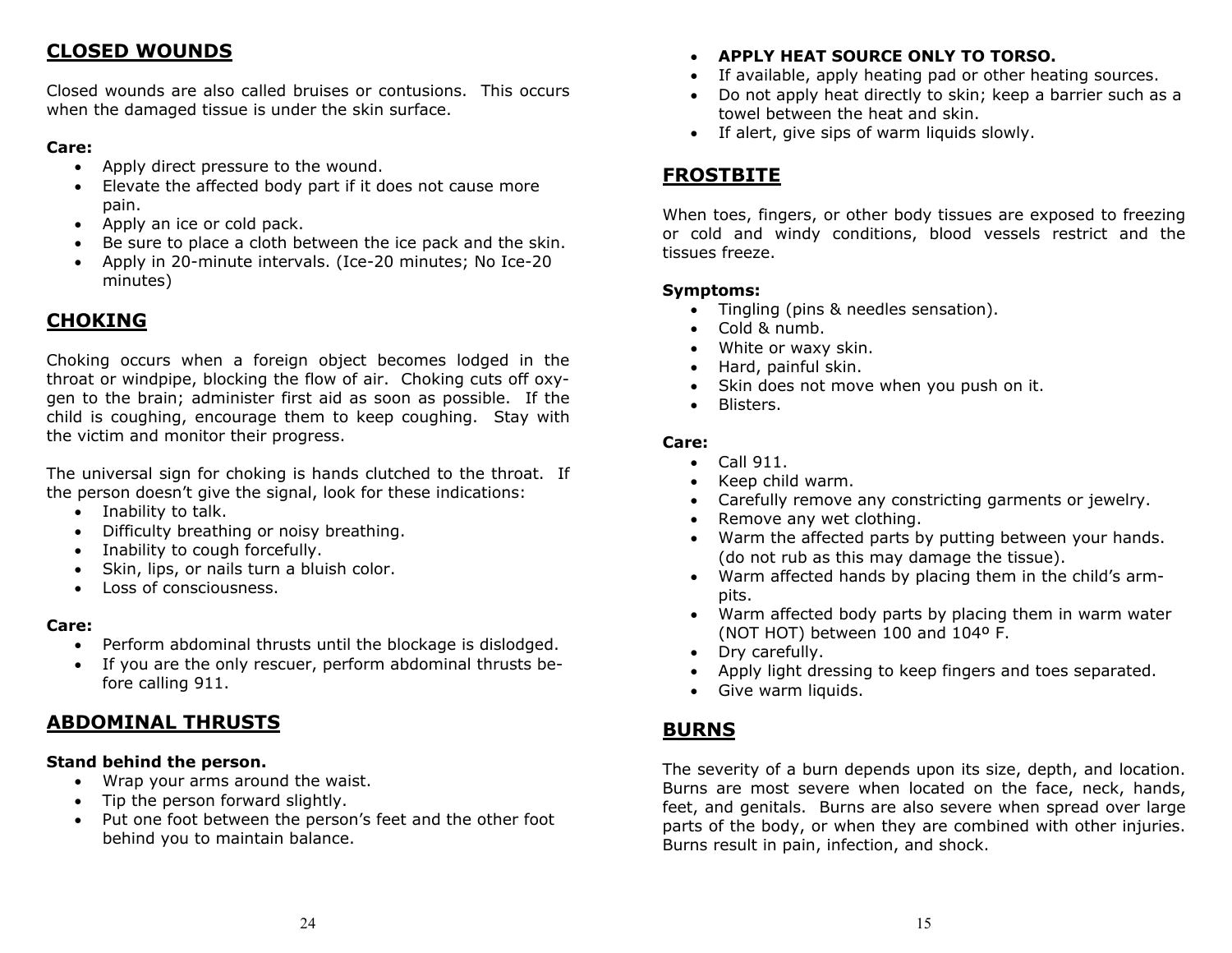### **FIRST DEGREE:**

The least serious burns are those in which only the outer layer of skin is burned. The skin is usually red, with swelling and pain sometimes present. The outer layer of skin has not been burned through. Overexposure to the sun is a common cause of first degree burns.

### **Care:**

- Treat a first-degree burn as a minor burn unless it involves substantial portions of the hands, feet, face, groin, or buttocks, or a major joint.
- Flush with cool (not cold) running water.

### **SECOND-DEGREE:**

These are deeper than first degree burns, and they look red or mottled and have blisters. They may also involve a loss of fluids through the damaged skin. Second degree burns are usually the most painful because nerve endings are usually intact, despite severe tissue damage.

### **Care:**

- Flush with cool running water until the pain subsides.
- Loosely apply a nonstick, sterile, or clean gauze bandage.
- **Elevate the burned body part or parts.** Raise at or above heart level, when possible.

#### **THIRD-DEGREE:**

Third-degree burns are the deepest, and they may look white or charred, extending through all skin layers. Victims of thirddegree burns may have severe pain -- or no pain at all -- if the nerve endings are destroyed.

### **Care:**

- Always seek medical attention.
- Remove burnt clothing unless it is stuck to the skin.
- $\bullet$ May flush with cool water up to 10 minutes.
- Check for signs of circulation (breathing, coughing, or movement). If there is no breathing or other sign of circulation, begin cardiopulmonary resuscitation (CPR).
- Elevate the burned body part or parts. Raise above heart level, when possible.
- Cover the area of the burn. Use a cool, moist, sterile bandage; clean, moist cloth; or clean moist towels.

### **ANIMAL BITES**

- Animal bites are required to be reported to the County Health Department.
- Tetanus shots are recommended every 10 years. A booster shot may be necessary if the wound is deep or dirty and it has been more than five years since your last tetanus shot.
- $\bullet$  **For minor wounds**: If the bite barely breaks the skin and there is no danger of rabies, treat it as a minor wound. Wash the wound thoroughly with soap and water. Apply an antibiotic cream to prevent infection and cover the bite with a clean bandage.
- **For deep wounds**: If the animal bite causes a deep puncture of the skin or the skin is badly torn and bleeding, apply pressure with a clean, dry cloth to stop the bleeding, and seek medical attention.
- **For infection**: If you notice signs of infection, such as swelling, redness, increased pain or oozing, consult a doctor immediately.
- **For suspected rabies**: If you suspect the bite was caused by an animal that might carry rabies – including any wild or domestic animal, seek medical attention.

**Snake bites:** Wrap the entire extremity from torso out with a bandage. Do not over stretch the bandage. You do not want to cut off circulation, only prevent swelling of the extremity.

### **INTERNAL BLEEDING**

#### **Suspect bleeding inside the body if:**

- An injury from a car crash, a pedestrian injury, or a fall from a height.
- An injury to the abdomen or chest (including bruises such as seat belt marks).
- Sports injuries.
- Pain in the chest or abdomen after an injury.
- Shortness of breath after an injury.
- Coughed-up or vomited blood after an injury.
- $\bullet$ Signs of shock without bleeding that you can see.

- Have the child keep still and lie down.
- Check for signs of shock.
- If the child stops responding, start CPR steps.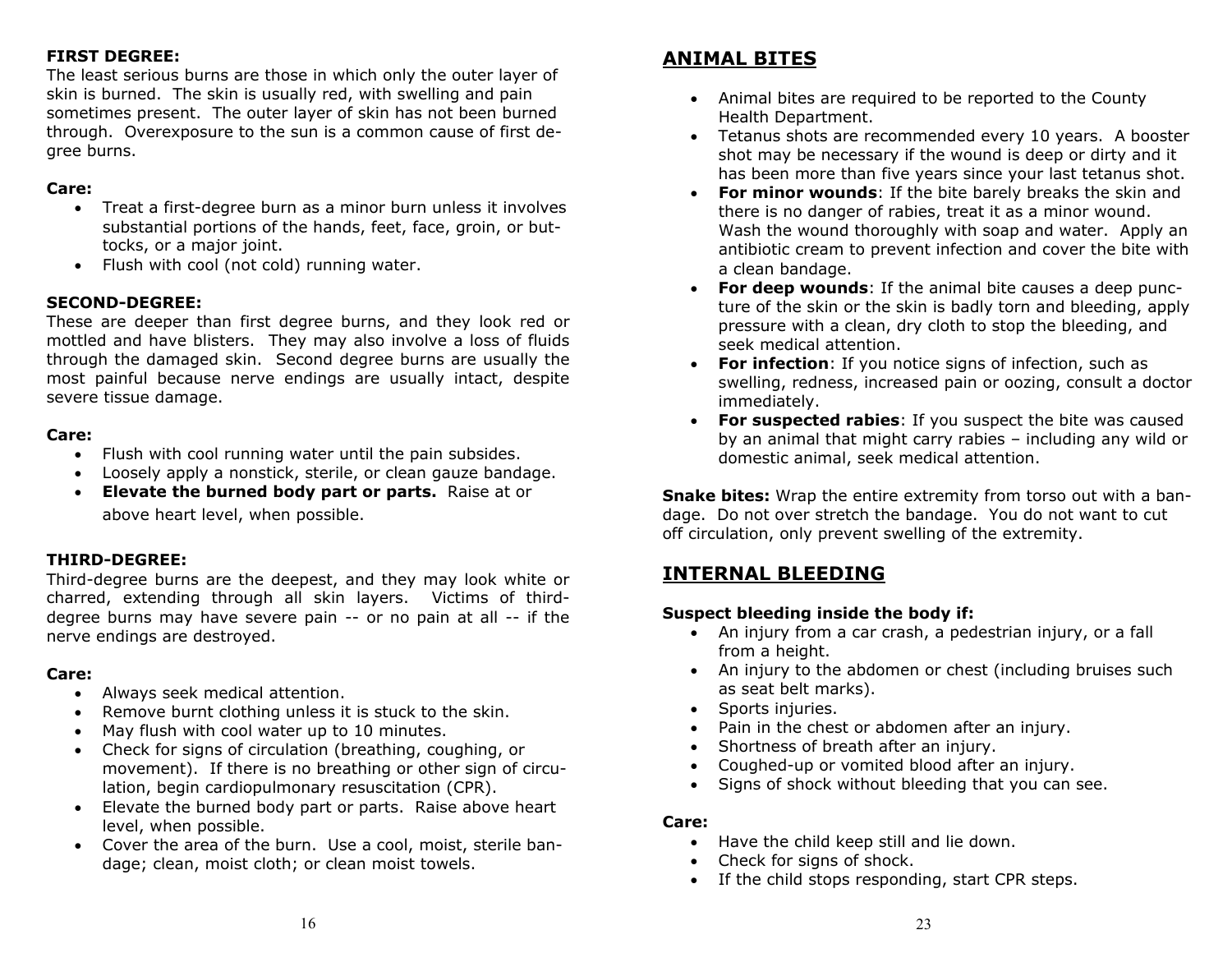### **MAJOR WOUNDS**

Deeper cuts and lacerations that involve skin penetration, nerves or blood vessels. Blood can be spurting.

### **Care:**

- Use disposable non-latex gloves to provide a barrier between the wound and skin.
- Wash the wound thoroughly with regular soap and water.
- $\bullet$  Irrigate the wound for five minutes with clean, running tap water.
- Place sterile dressing on the wound.
- $\bullet$ Apply direct pressure to control bleeding.
- Cover the dressing with a roller bandage.
- $\bullet$ **Do not remove the first dressing.**
- If bleeding persists, add more sterile dressing and cover with an additional roller bandage.
- Take steps to minimize shock.

### **PUNCTURE WOUND**

These are wounds that are caused by objects that penetrate the skin and underlying tissues, bones, muscles, and structures. They are caused by nails, wires, needles, knives, etc.

### **Care:**

- **Do not remove an object that is the source of the puncture.**
- **Prevent the object from moving by supporting the object and wrapping it with gauze to stabilize it.**
- If the cut is a puncture wound through a shoe (for example, the child has stepped on a nail), the child should be evaluated immediately by a doctor.
- All puncture wounds should be watched for signs of infection (pain, redness, or tenderness).
- Infections can occur weeks or even months after the puncture.
- $\bullet$ Call dispatch, 911, or local emergency services.
- $\blacksquare$  **Do Not:**
	- **Do not apply lotions, ointments, sprays, or home remedies.**
	- **Do not immerse large severe burns in cold water.** Doing so could cause shock.
	- **Do not use ice.** Putting ice directly on a burn can cause frostbite, further damaging the skin.
	- **Do not apply butter or ointments to the burn.** This could prevent proper healing.
	- **Do not scrub the burn**.
	- $\bullet$  **Do not break blisters.** Broken blisters are vulnerable to infection.
	- **Do not remove burnt clothing if stuck to the skin.**
	- Make sure the victim is no longer in contact with smoldering materials or exposed to smoke or heat.

# **MEDICAL EMERGENCIES**

# **ALLERGIC REACTIONS**

Allergic reactions can result from food, stings, latex, or medications. A severe allergic reaction (anaphylaxis) can produce shock and life-threatening respiratory distress and circulatory collapse. This condition can cause death quickly if not treated immediately. After inhaling, absorbing, or ingesting; allergic reactions may occur within seconds or up to several hours after exposure. There are a wide range of reactions from the harmless to the severe, and some may even be life-threatening.

### **Signals of an allergic reaction include:**

- $\bullet$ Red, swollen skin.
- Hives, itching, or rash.
- $\bullet$ Nausea, vomiting, weakness, or stomach cramps.
- $\bullet$ Dizziness.
- $\bullet$ Trouble breathing, including coughing and wheezing.
- $\bullet$ Tingling sensation in the mouth or the throat.
- $\bullet$ A feeling like the throat is closing off.
- $\bullet$ Low blood pressure.
- $\bullet$ Shock.
- **•** Feeling of apprehension.
- $\bullet$ Swollen tongue or face.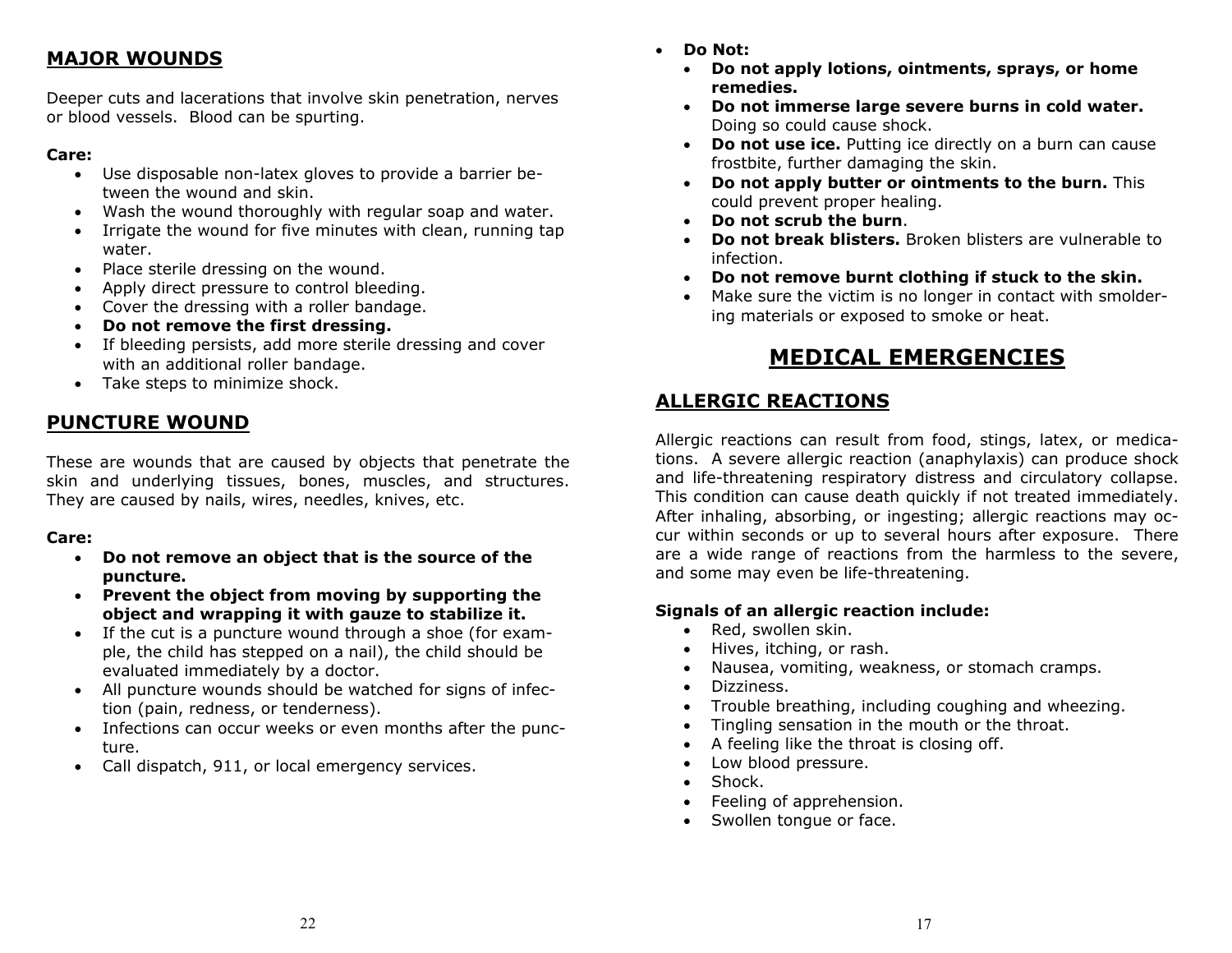### **Care:**

- Ask student about allergies and if they have been exposed to allergen.
- $\bullet$ Look for a medical ID bracelet.
- Check the person's airway, breathing and circulation.
- Call 911/radio Dispatch if they have trouble breathing or throat is closing.
- Assist into a position that is comfortable for breathing.
- Keep student calm.
- If student has an Epi-Pen assist student with injection; through clothing into their outer thigh. (Epi-Pen is a prepackaged, ready to inject dose of Epinephrine to counteract the effects of the allergic reaction).
	- Remove safety cap.
	- Hold pen in fist as shown above.
	- Press pen hard against thigh half-way between hip and knee.
	- Hold pen in place for several seconds.
	- Remove pen and rub injection site.
- $\bullet$ Call emergency response when an Epi-Pen is administered.
- $\bullet$  Note time injection was given. Effect can wear off in as little as 20 minutes.
- Place the used Epi-Pen in a plastic water bottle to prevent contact with the needle when it remains exposed.
- Give the used pen to emergency responders.
- $\bullet$  Begin steps of CPR (see page 9) if the victim is not breathing and has no signs of circulation.
- **Do not administer a second dose.**

# **ASTHMA / INHALERS**

Asthma occurs when the airways in the lungs (bronchial tubes) become inflamed and constricted. The muscles of the bronchial walls tighten, and the airways produce extra mucus that blocks the airways. Asthma may require the use of a bronchodilator (inhaler). Colorado State Statute allows students to carry inhalers and Epi-Pens on the school bus with a doctor's consent.

### **Signals of an asthma attack include:**

**Mild:** Fatigue, cough, paleness, restlessness.



# **EXTERNAL BLEEDING**

### **OPEN WOUNDS**

An open wound is any injury that results in a break in one or more layers of skin. This can range from minor to major.

Five types of open wounds:

- $\bullet$ Abrasions.
- $\bullet$ Amputations.
- $\bullet$ Avulsions.
- $\bullet$ Lacerations.
- $\bullet$ Punctures.

# **MINOR WOUNDS**

Consist of surface cuts, lacerations, or scrapes.

- Clean with antiseptic or antibacterial soap and water.
- $\bullet$ Rinse well.
- $\bullet$  Apply pressure to the cut with clean gauze or a towel to control bleeding.
- Cover with an adhesive bandage if the cut is in an area that can become dirty easily.
- $\bullet$ Keep small wounds exposed to air.
- $\bullet$  If signs of infection develop, such as redness, oozing or swelling, seek medical attention.